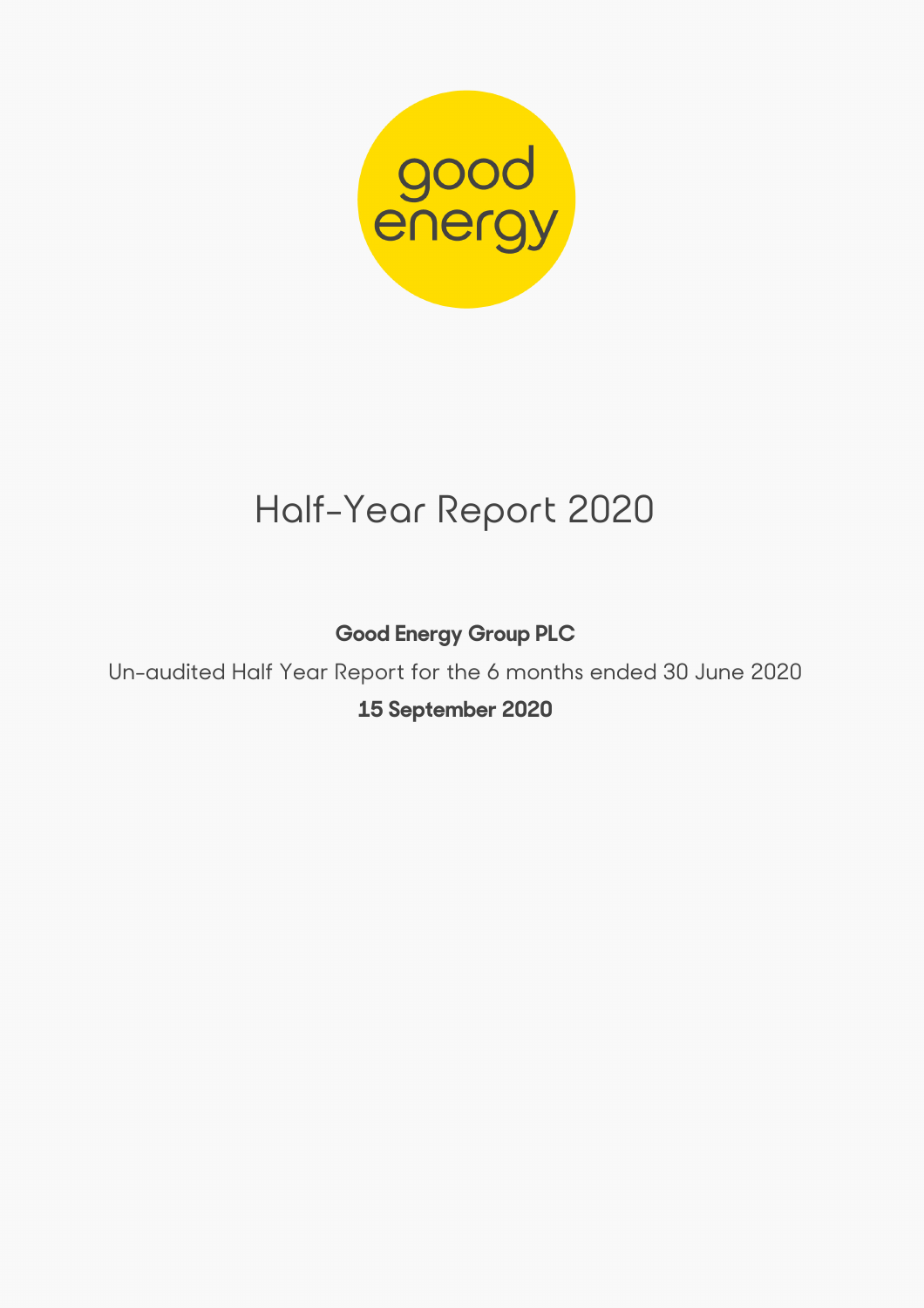## **Good Energy Group PLC**

Un-audited Interim Results for the 6 months ended 30 June 2020

## **Underlying strong business performance and continued delivery against our strategic goals with investment in technology**

Good Energy Group PLC, the 100% renewable electricity supplier and innovative energy services provider ("Good Energy" or "the Company"), today announces its Half Year report for the six months ended 30 June 2020.

## **Financial highlights – continuing operations**

- Underlying performance of the core business in line with management expectations, adiusting for the impact of COVID-19
- Strong operating cashflow of £7.0m leading to a gross cash balance of £18.2m (2019: £13.7m), funding investment across the business, and providing increased capital flexibility
- Net debt decreased to £36.5m, with £33.8m of this secured against £63.2m generation portfolio that remain cash generative
- Revenue increased by 6.2% to £67.5m, driven by growth in Business supply and FIT customers, more than offsetting a decline in Domestic supply customers
- Gross profit of £14.8m decreased 13.3% with a gross profit margin of 22.0% (H1 2019: 26.9%) in line with the strategic shift toward longer term, lower gross margin Business supply and selling back excess contracted power and higher network reconciliation costs
- Revaluation undertaken of the entire 47.5MW generation portfolio delivered a net £19.0m uplift to asset values, at 1 January 2020, and an increase in reserves resulting in the headline gearing declining from 63.6% to 51.9%.
- Within underlying loss before tax of £0.5m (H1 2019 £2.5m profit), are £3.1m of increased non-cash costs, driven by an incremental £1.9m expected credit loss (ECL) and £1.2m resulting from the positive revaluation of the generation portfolio and the write down in value of the small Creathorne solar site
- Non underlying costs of £0.6m associated with restructuring costs, delivered a loss before tax from continuing operations of £1.1m
- Basic loss per share decreased to 2.8p, with reported loss per share decreasing to 6.6p (H1 2019: profit per share 15.3p).
- The Board recognises the importance of the dividend to our shareholders and therefore intends to resume dividend payments in 2021, if broader macro-economic conditions permit. In order to maintain the appropriate level of near-term flexibility, the Board has decided not to declare or pay an interim dividend.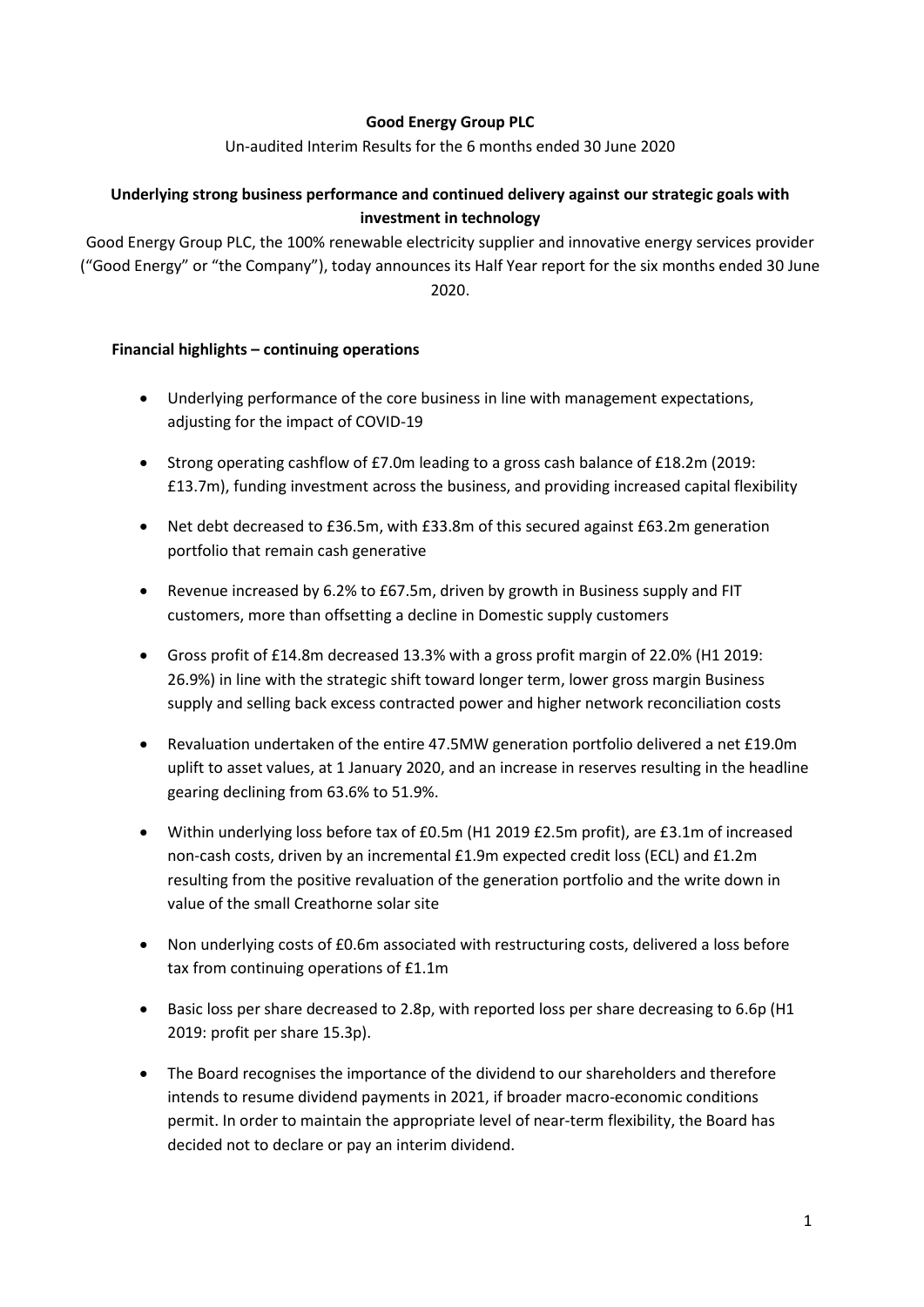## **Operational highlights**

- Notwithstanding the challenges of the coronavirus pandemic, Good Energy delivered a resilient performance in the first half. The Group continued to invest across the business in the development of energy services propositions and a range of innovation projects to drive future profit growth and supporting the journey to a zero-carbon Britain.
- Good underlying business growth mitigating COVID impact, with overall customer numbers increased by 4.3% to 272.6k. Total Business customers increased 8.0%, with Business FIT customers increasing 7.9%. Total Domestic customers increased marginally by 0.9%, with Domestic FIT customers growing strongly by 16.8%.
- Continued focus on delivering profitable returns alongside continued investment in people, processes, and technology to enable customers to take control of their energy usage in the future.
	- $\circ$  Kraken implementation and rollout progressing on track with over 85% of customers migrated to date. The remainder of the rollout will be completed in late Q3 2020 and early Q4 2020. The system implementation and associated operating model transformation has delivered cost savings in H1, significant improvements in customer experience and is on track to payback within 18 months as forecast.
	- $\circ$  Zap Map recently launched Zap Pay, a ground-breaking payment solution across EV charging point networks. Good Energy converted its initial investment into a majority 50.1% equity stake in June 2020.
	- o Given future requirement for smaller, flexible working spaces, Good will no longer be developing a new head office in Chippenham, which was due to complete in 2022. Future Group talent strategy will be aligned to a more remote, flexible business model.
	- o SMART meter rollout impacted by COVID restrictions. Demand and installation numbers improving as lockdown restrictions ease and in line with expectations.

| Period ended 30 June | H <sub>1</sub> 2020                          | H1 2020                  | H <sub>1</sub> 2020 | H <sub>1</sub> 2019                          |
|----------------------|----------------------------------------------|--------------------------|---------------------|----------------------------------------------|
| $Em*$                | <b>Underlying</b><br>continued<br>operations | <b>Non</b><br>underlying | <b>Reported</b>     | <b>Underlying</b><br>continued<br>operations |
| Revenue              | £67.5m                                       | £0.0 <sub>m</sub>        | £67.5m              | £63.5m                                       |
| <b>Gross Profit</b>  | £14.8m                                       | £0.0 <sub>m</sub>        | £14.8m              | £17.1m                                       |
| Administration costs | £(13.3)m                                     | $£(0.6)$ m               | £ $(13.9)$ m        | £(12.3) m                                    |

#### **Financial performance for the six months to 30 June 2020**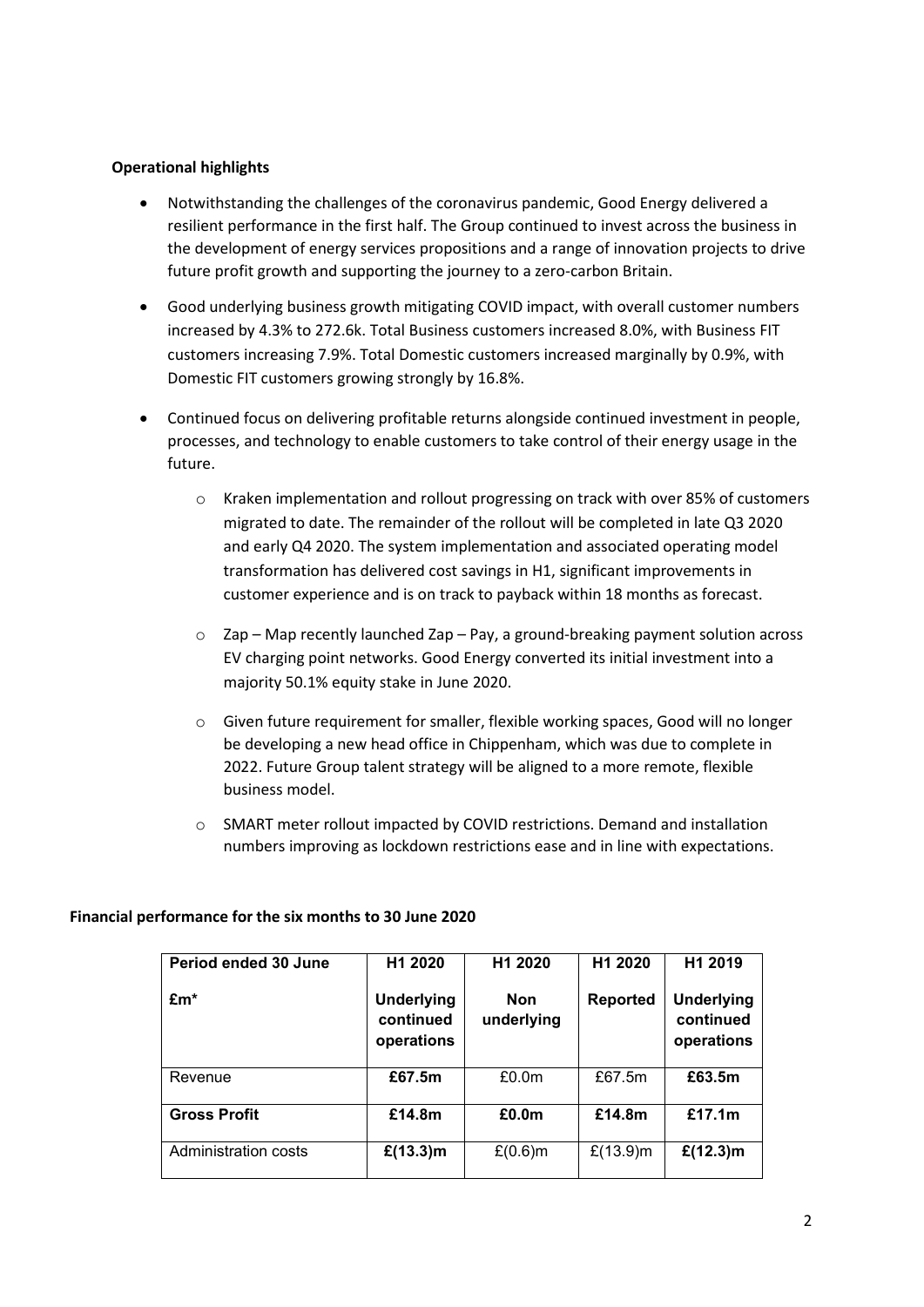| <b>Operating profit</b>                    | £1.5m      | $£(0.6)$ m | £0.9 <sub>m</sub> | £4.8m            |
|--------------------------------------------|------------|------------|-------------------|------------------|
| <b>Profit before tax</b>                   | $£(0.5)$ m | $£(0.6)$ m | $£(1.1)$ m        | £2.5m            |
| <b>Profit after tax</b>                    | $£(0.5)$ m | $£(0.6)$ m | $£(1.1)$ m        | £2.5m            |
| Cash and cash<br>equivalents               | £18.2m     |            | £18.2m            | £16.5 $m$        |
| Net debt                                   | £36.5m     |            |                   | £35.5m           |
| Basic (loss) / earnings per<br>share $(p)$ | (2.8)p     |            | (6.6)p            | 15.3p            |
| Interim dividend per share<br>(p)          |            |            |                   | 1.1 <sub>p</sub> |

## *Juliet Davenport, Founder and Chief Executive Officer of Good Energy, said:*

*"In the context of the COVID 19 pandemic Good Energy has delivered a strong performance in the first half of the year, with total customer numbers up, driven by continued business and Feed in Tariff growth.*

*Amid economic uncertainty, Good Energy is financially and operationally resilient with a strong cash position.* 

*Despite the significant challenges over the past six months, we have made good progress with our strategy and continued to invest across the business – in the development of energy services propositions, innovation projects, our people, processes and technology.* 

*Therefore, Good Energy is well positioned to play a key role in the green recovery and help businesses and customers to "build back better". We look forward to continuing our strategy to provide people and organisations with the tools to have a zero-carbon footprint across electricity, transport and heat."* 

*\* Due to rounding, figures in the table above may not cast. Figures are correct to the nearest £0.1m*

**Enquiries:**

**Good Energy Group PLC**

Via Walbrook PR

Juliet Davenport, Chief Executive

Charles Parry, Investor Relations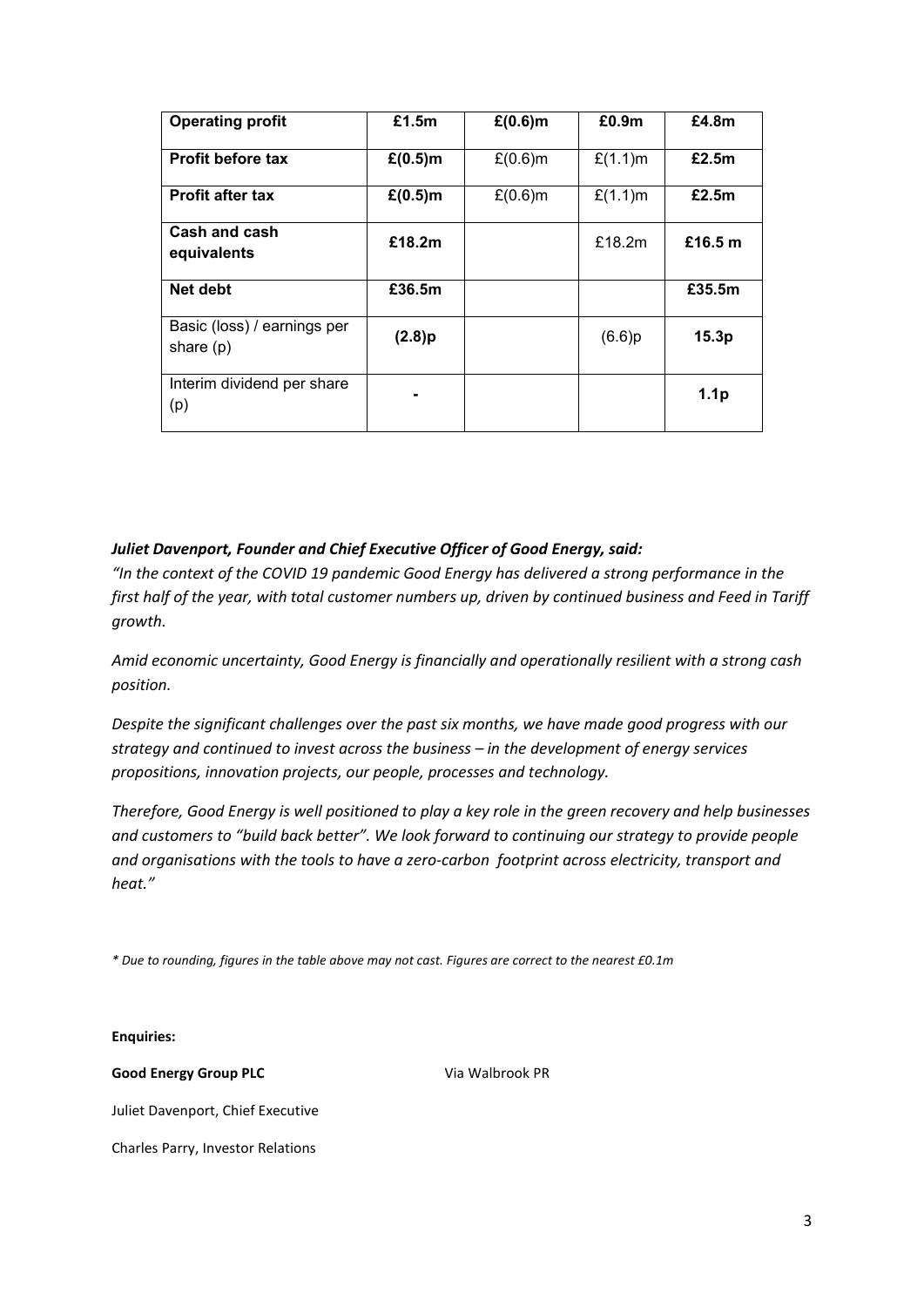Luke Bigwood, Communications

| <b>Investec Bank plc (Nominated Adviser)</b> | Tel: +44 (0) 20 7597 5970 |
|----------------------------------------------|---------------------------|
| Jeremy Ellis                                 |                           |
| Sara Hale                                    |                           |
|                                              |                           |
| <b>Walbrook (Financial PR)</b>               | goodenergy@walbrookpr.com |
| Nick Rome                                    | Tel: +44 (0) 20 7933 8783 |
| <b>Tom Cooper</b>                            |                           |

Notes to editors:

**About Good Energy** www.goodenergy.co.uk

Good Energy is a generator and supplier of 100% renewable power and an innovator in energy services. It currently owns two wind farms, six solar farms and sources electricity from a community of 1,600 independent UK generators.

Since it was founded 20 years ago, the company has been at the forefront of the charge towards a cleaner, distributed energy system. Its mission is to support UK households and businesses generate, store and share clean power.

Good Energy is recognised as a leader in this market, through our green kite accreditation with the London Stock Exchange and as a top rated Green energy supplier by Which?.

#### **CEO REPORT**

#### **MARKET ENVIRONMENT**

#### *Growing green momentum despite uncertain macroeconomic conditions*

The market in the first two months of 2020 began in line with expectations with the underlying business performing strongly. However, from March, the breadth and depth of COVID–19 began to be felt across the economy as business premises largely closed and employees shifted to a remote working model. We witnessed Business energy supply demand reduce by almost 35% vs our expectations. We have seen signs of recovery since the lockdown easing in May. Nevertheless, it is pleasing that despite the challenges over the past six months, our business has remained resilient and responded well to the new normal.

The macroeconomic, consumer and competitive backdrop contain considerable uncertainties. Many economic forecasts continue to outline a muted outlook on growth and employment levels, given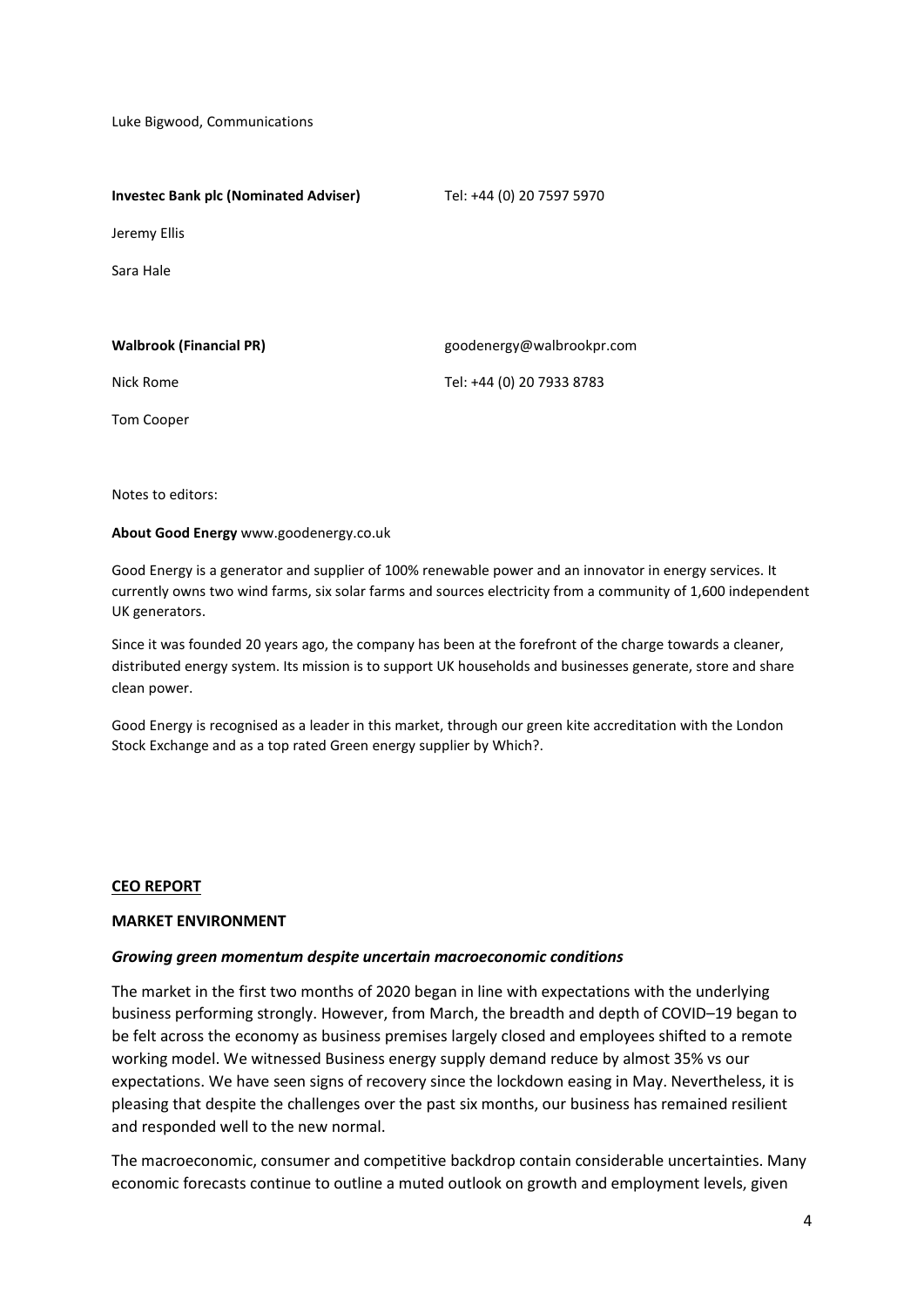the ongoing uncertainty surrounding the virus. However, as lockdowns ease, we are seeing energy demand starting to recover. Without a second wave, we expect this to continue back to more normalised levels. However, we remain aware of the impact any subsequent lockdown and impact this could have on the sector in general.

Despite the continued impact of COVID – 19, the desire for a green recovery and to build back better continues to gather momentum. The concept of a green recovery has quickly gathered strong support from the business community. In May, more than 60 leaders of major businesses and environmental organisations sent an open letter to the Prime Minister calling for the climate to be put at the heart of the recovery effort. Tangible investments have already been made in schemes committed to low carbon homes, low carbon transport infrastructure and investments dedicated to support green innovation. Both corporations and investment and pension fund managers are now also placing increasing scrutiny on green credentials as key investment requirements.

The UK Government has committed to "build back better and build back greener", whilst the commitment to achieving net zero carbon emissions by 2050 represents a significant opportunity for long term green economic growth. The Grantham institute highlighted £21bn of new value available to electricity utilities per year by 2050. Local low carbon generation, service provision and network flexibility are key to our future and represent a market potential of almost £16bn.

#### **STRATEGIC FOUNDATIONS FOR GROWTH IN H1 2020**

Our key strategic goals are to:

- o Lower customer acquisition cost;
- o Improve customer retention;
- $\circ$  Increase overall customer lifetime value through an improved offering of products and services.

#### *Kraken customer services platform*

The investment in Kraken is a fundamental steppingstone towards achieving our strategic goals. Not only will Kraken enable us to better serve our customers through a scalable and more efficient customer services platform, it will also increase our capacity to deliver future growth in our Domestic business.

Implementation of Kraken is nearing completion. Despite the impact of COVID and shift to home working, we have migrated over 85% of our customer base successfully. The remainder of the rollout will be completed in late Q3 2020 and early Q4 2020.

We previously communicated that the total forecast investment of £4m would be split approximately equally between cash and non-cash elements. In 2020, operating cost savings have already been realised, relating to lower headcount and service efficiencies. The investment is still expected to achieve payback of the forecast investment within 18 months of the April 2020 full implementation.

Expected efficiency savings will be reinvested in both price and further proposition development and roll-out, principally within our Domestic supply business. This will enhance existing products,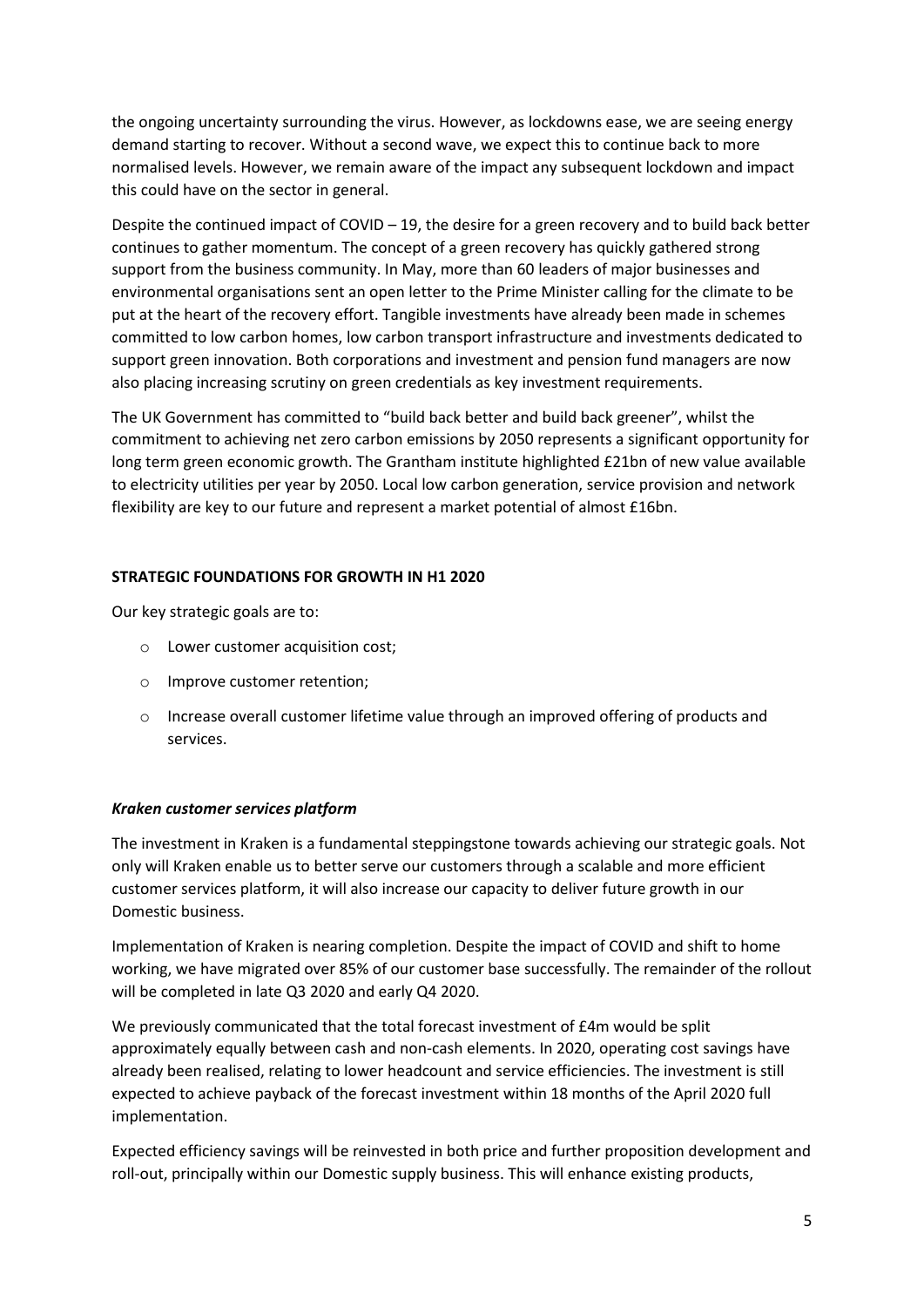services and competitiveness. The new platform will also provide significant scalability and flexibility, enabling digital and clean technology innovation of significant benefit to customers.

## *Zap – Map launches innovative new payment solution*

In June, we announced that we had exercised our right to increase the equity stake in Zap – Map to 50.1%. In September, Zap – Map launched an innovative new product to provide all EV drivers and charge point operators with an interoperable payment solution, providing EV drivers with simple, single point of access to a range of public charging networks through the Zap-Map app. Zap Pay, will continue to add charging networks to its offering, including providing fleet drivers with a simple payment solution as more businesses look to make the switch to electric vehicles.

This is the first in a range of products and services for the EV market. Future products will be focused on payment solutions for fleets, improved mapping services and in car functionality to improve the overall EV experience, all underpinned by data insights.

Zap-Map holds a market leading position in the UK, with both the large majority of EV drivers and network operators on their platform. The investment in Zap-Map aligns Good Energy with a platform for the energy sharing economy which is at the forefront of EV market growth. Technology and digitalisation are core to Good Energy's future growth plans. The investment in the UK's leading EV mapping platform is accelerating the company's shift into the EV market and will allow Good Energy to leverage several existing and future products and services for customers of both Good Energy and Zap - Map.

We will continue to work closely with Zap - Map to ensure the delivery of these innovative products and services, including senior advisory support to accelerate the implementation of the strategy. Zap-Map will continue to benefit from the scale and resources supported by Good Energy, whilst leveraging the expertise within Good Energy on innovative technology solutions.

## *Service propositions – customer centric approach towards zero carbon*

Our ambition is to provide customers with the tools to achieve a zero–carbon footprint across electricity, transport and heat in both Business and Domestic settings.

- $\circ$  In electricity, our aim is to provide electricity from decentralised renewable energy sources which support decentralised generation for homes and businesses.
- $\circ$  In transport, we must be part of the electric vehicle revolution and electrification of the infrastructure network through providing homes and businesses with charging hardware and solutions.
- o In heat, our focus is on the electrification of heating systems and movement to renewable heat by providing access to heating care products and heat demand reduction technologies.

Using our expertise, we will help customers to better understand the energy requirements and uses. Knowing where, when, and how you consume energy is the first hurdle. Providing accurate live data on device usage through consumer access devices and SMART metering technology will empower customers to be part of the zero-carbon journey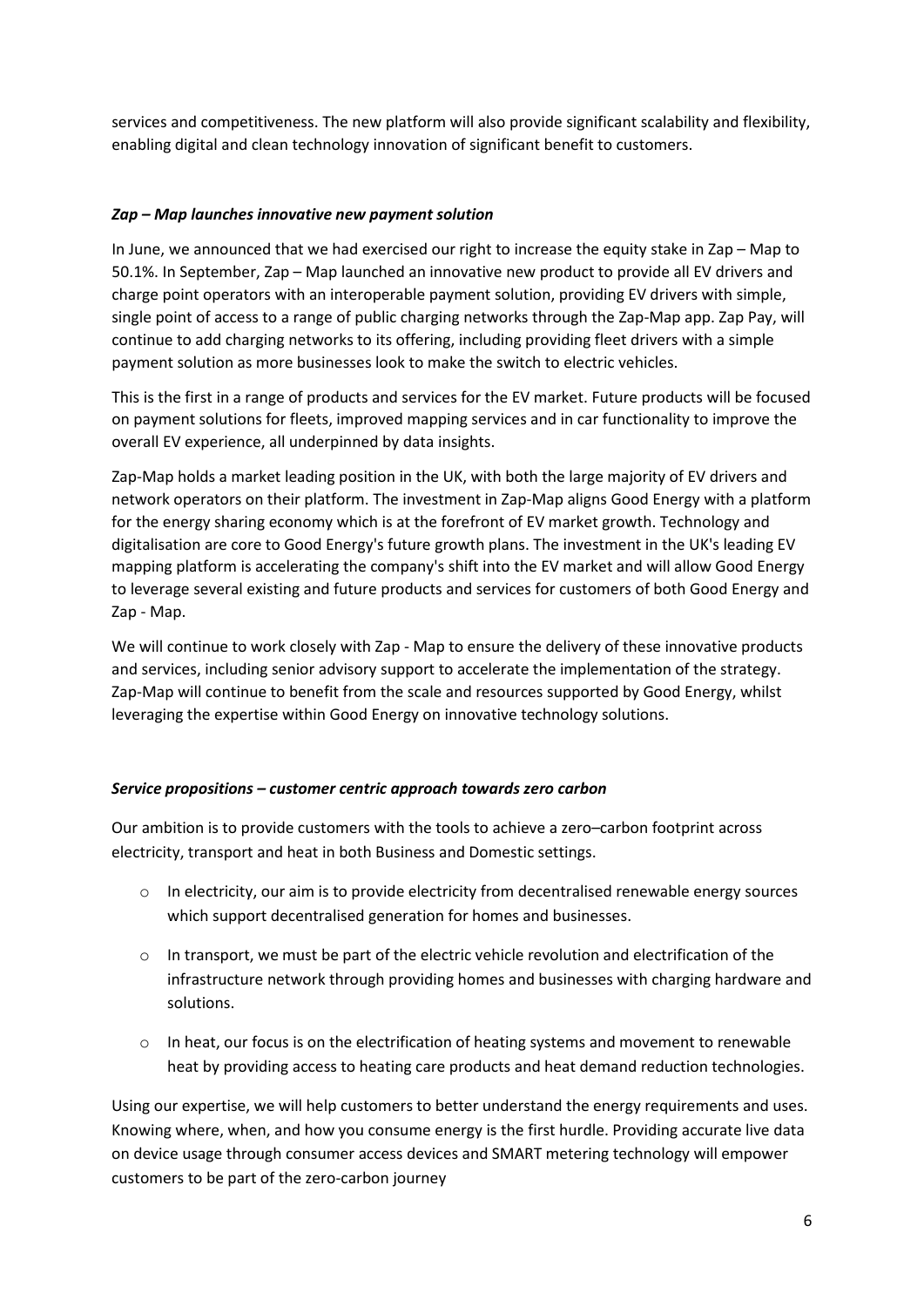#### *Domestic propositions*

**One Home.** We are continuing to develop our One Home proposition, which will incorporate our FIT export rate (FER) and Smart export guarantee (SEG) tariffs, supported by our GenEx SMART metering solutions, bundled with a supply offering and the installation of solar panels.

**UK's first smart three phase meter.** We have been working with Smart Metering Systems PLC on the UK's first installation of a SMETS2 smart meter on a three-phase grid connection.

**Heat pump tariff.** We have announced a new specialised heat pump tariff, following the Government announcements of a 'Green Home Grant'. This scheme will make £2bn available to homeowners for energy efficiency improvements. The response has been overwhelmingly positive, generating significant customer interest.

## *Business propositions*

**One Point.** Successful roll out has started with initial EV charging installations at Watergate Bay Hotel & Ealing studios. There is a growing range of opportunities in the pipeline as businesses look to address their own EV services. This market is expanding to include a range of solutions for fleet services, as well as destination charging.

**Selectricity.** This is a power sharing platform, through which businesses can partner with independent local generators. This peer-to-peer platform lets businesses choose where and how their electricity is generated. Selectricity customers will know that every kWh being used is paired with electricity generated from 100% renewable sources in the UK. This will be available to business customers from Q4 2020.

## **WHOLESALE ENERGY MARKET CONDITIONS**

## *Demand*

Our revenues are sensitive to changes in the demand for electricity and gas. At the outset of the pandemic, market trends showed a 15% increase in Domestic electricity demand and a reduction close to 35% in overall Business demand.

However, over the last couple of months we have started to see the impact of lockdown easing and the partial return to the office. Domestic demand has dropped relative to earlier in the pandemic and is now trending around 7.5% above normalised levels, while Business demand has picked up and is now closer to a 15% reduction on normalised levels. We continue to monitor the data closely.

We also witnessed a warmer winter than average which has further impacted energy demand. Following a very sunny and warm spring, June returned to more seasonal norms. In H1, average temperatures were 0.95 degrees warmer than seasonal averages for 5 out of the first 6 months of the year. This has led to a downward impact on gas demand, with a less material impact on electricity volumes.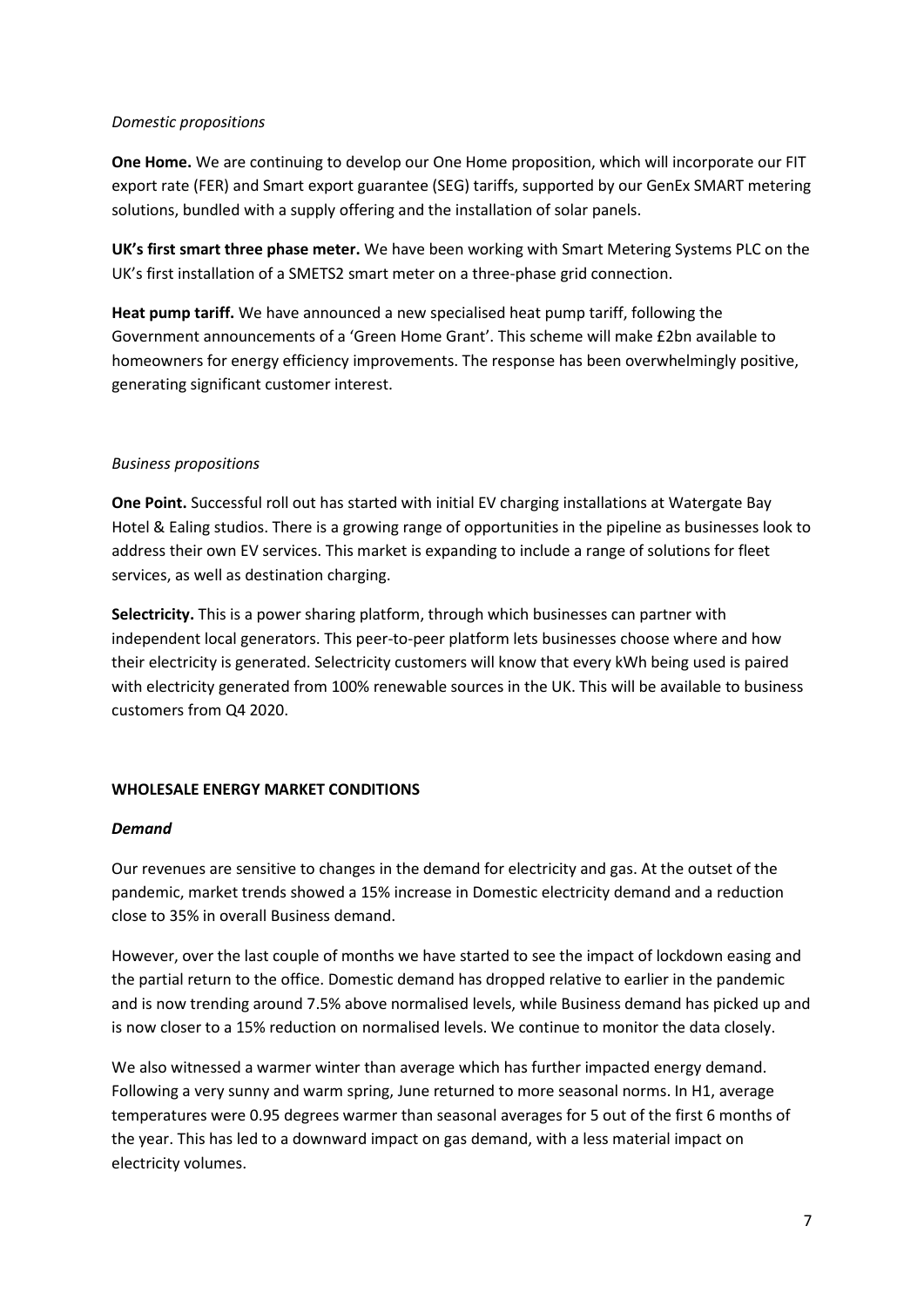#### *Power prices & supply volume*

Since lockdown, wholesale power prices have dropped significantly. Following global trends in the fossil fuel markets, during the lockdown period electricity prices had fallen by 42% from H1 2019 and gas prices had fallen by 52% from H1 2019. As a result of decreased demand, excess forward bought power was sold back into this market at a loss.

Today, we are seeing a more bullish market, with power prices rising back towards pre–COVID levels. Longer term pricing depends on the worldwide changes in demand sentiment.

We have reviewed our traded positions and feel comfortable that we have already sufficiently procured in gas and electricity to manage this position over winter.

Overall supply volumes were 6% down in H1. Total gas supply volumes decreased 18% to 258 Mwh (H1 2019: 316Mwh), driven by the warmer weather. Electricity volumes increased 9%, driven by growth in Business supply volumes, following an increase in contracted business in late 2019. Half hourly (larger) business volumes increased 27% to 116 Mwh and SME business volumes increased 2%. This was marginally offset by an 8% decrease in Domestic supply volumes.

## **A STRONG AND GROWING CORE BUSINESS**

Total customer numbers in the period increased 4.3% to 272.6k, driven by continued business and FIT growth which was pleasing to see. The impact of COVID, warmer weather and accounting adjustments in the first half has masked the underlying good performance of the core business.

#### *Business*

Total Business customers increased 8.0% to 134k. Business FIT customers increased 7.9% to 125.7k, as we continue to maintain our position as one of the market leaders in operating the feed in tariff scheme. Total Business supply customers increased by 10.6% to 8.3k, driven by a 38% increase in larger half hourly Business customers.

Growth in Business customers has underpinned our strategy in recent years, and this planned shift towards Business provides us with greater stability through longer term contracts and higher retention levels compared to Domestic supply. Whilst we saw gross margins fall because of this shift, operating margins have the potential to increase over time due to the lower cost per acquisition and cost to serve these customers. We continue to partner with a growing number of like-minded businesses, ranging from small, owner managed businesses to large corporates, providing confidence for the future.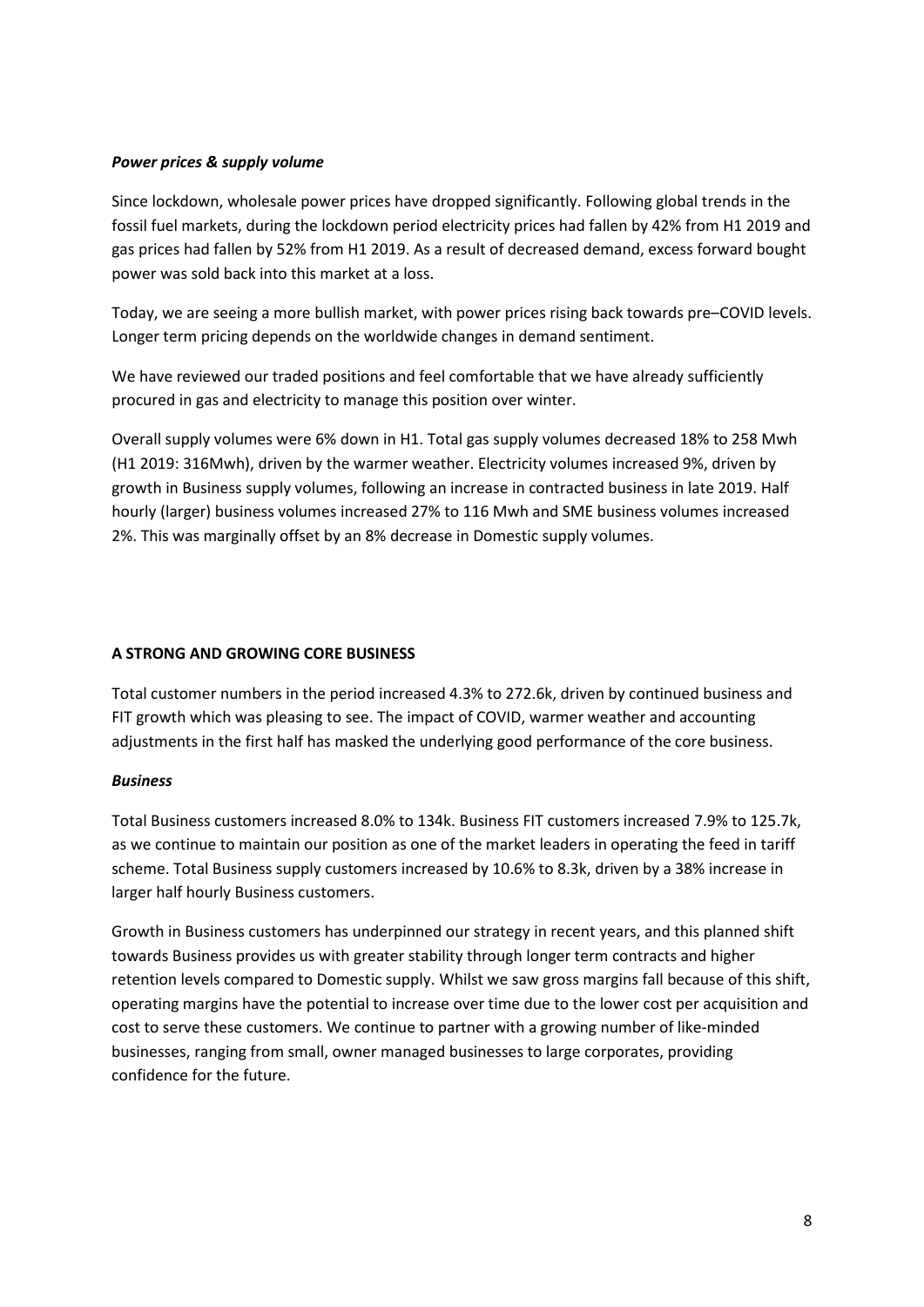#### *Domestic*

Total Domestic customers increased marginally by 0.9% to 138.6k. Domestic FIT customers numbers grew strongly by 16.8% to 50.0k. Whilst domestic supply customers decreased by 6.4% to 88.6k.

In the domestic supply market, we continue to avoid the price war that a growing number of companies remain engaged in. We do not see the race to bottom in price a viable long-term business model. However, we remain committed to ensuring that we have a highly competitive price point for our unique proposition. Whilst we know that a significant number of customers remain highly price sensitive, there are an expanding number who want a truly green energy provider. The recognition from both OFGEM and Which? Of Good Energy as a genuinely 100% green supplier, is evidence of our credentials in this space.

We remained focused on reducing churn and improving the cost to acquire new customers. Our recent investment and migration onto the new Kraken system will address these points and provide the platform for a return to growth in future years. Domestic customer churn is currently at 14%, significantly lower than mid – 20's industry average, and is an improvement on our 2019 level of 16%. We are targeting significant further progress in this area.

## *Feed in tariff (FIT)*

As described above, we witnessed further strong growth across our FIT business in the first half of 2020 and we continue to have one of the largest market shares in this industry. FIT remains an important aspect of our business, as it provides the foundation of our 'energy as a service' business model.

Despite the FIT scheme closing to new entrants in March 2019, we continue to administer the scheme for both our domestic and business customers. We saw domestic customer numbers increase 16.8% to 50k and business customers increase 7.9% to 125.7k in the period. We look to make further incremental market share gains in future periods.

## *Generation performance*

Our 47.5MW generation portfolio consists of 6 solar (30.1MW) and 2 wind sites (17.4 MW).

We have seen an exceptional summer from a renewable generation point of view, with all sites exceeding their P50 performance, with the exception of Creathorne, our smallest site, which experienced transformer issues.

More generally, wind and solar have performed well during lockdown and recently wind energy alone powered 59% of the UK's energy needs, as a result of the tail end of Storm Ellen. We expect these high renewable days to be increasingly part of the trading landscape that we will have to navigate.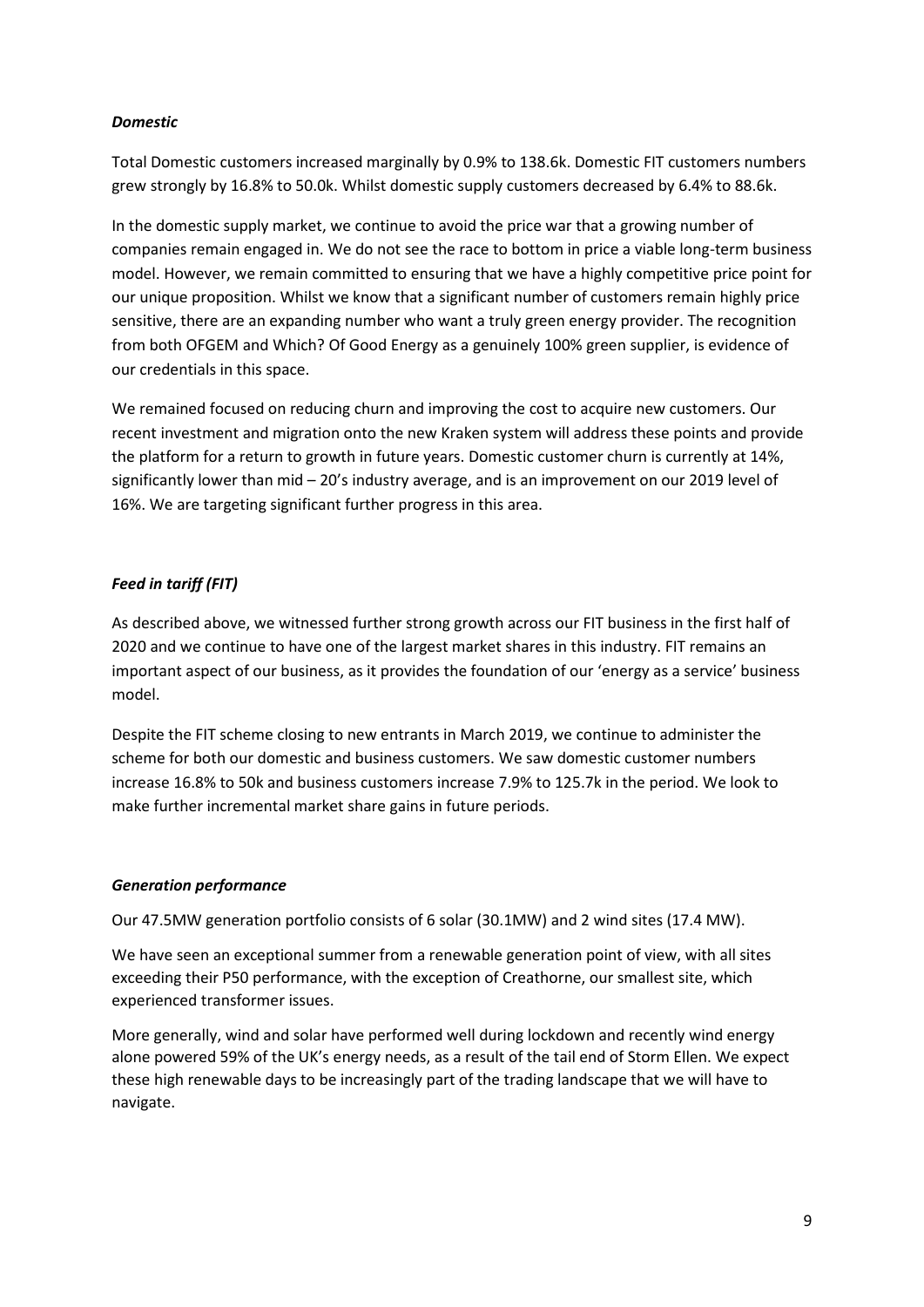#### *Generation revaluation*

Our focus remains to delivering value from our generation sites, which continue to perform well. We are committed to working on our existing sites and delivering value to stakeholders.

In the period, we undertook a revaluation exercise on the entire generation portfolio. We have historically marked the assets at cost less accumulated depreciation. We have also noted that over recent years the relative values of the generation assets and the long term loans that finance them have become more disconnected, given that the generation sites are depreciated on a straight line basis whilst the loan repayments are scheduled on an amortising basis, with the majority of the total cash payments in the earlier years allocated to interest costs. The revaluation therefore provides greater transparency of the generation sites current value on the balance sheet, notably gross assets, total equity and gearing.

This exercise resulted in a revaluation uplift of £19.5m for all but one asset, which had an impairment of £0.5m. This represents a total uplift of 41% to £65.1m at 1 January 2020.

The revaluation, which was planned for H1 2020 includes the impact of the current, COVID impacted, power price market.

#### **COVID–19 UPDATES**

#### *Expected credit loss provision (ECL)*

We have undertaken a detailed analysis of both the future macroeconomic indicators, as well as our own operational billing performance to evaluate the impact on our expected credit loss reporting. Changes driven by COVID and subsequent macro uncertainty are the main drivers behind an incremental provision, recognised through the P&L.

The Group's outlook and base case economic scenario used to calculate expected credit loss (ECL) allowance has been updated since the 2019 year end to reflect the Group's best estimate of the impact of the coronavirus outbreak on the Group's customer and client base, has resulted in an additional provision charge of £1.9 million in the period. The Group's ECL allowance continues to reflect a probability-weighted view of future economic scenarios where future macroeconomic forecasts have deteriorated significantly since the 2019 year end.

External forecasts are based on future unemployment estimates and economic growth. Internal forecasts are driven by actual and expected collection rates of both our business and domestic customers.

Currently UK unemployment is 3.9% (April – June 2020). Current OECD estimates on unemployment rates have increased to 12% with no second wave and 15% if there is one whilst their GDP estimate suggests that the UK economy could contract by as much as 11.5% during 2020. However, these forecasts have increased sharply since our full year reporting. These estimates are compared against our customer base and ability to pay using appropriate segmentation and with reference to external agency data such as Experian for Domestic customers and credit agencies for Business customers. We have also referenced our forecasts against analysis being compiled by OFGEM on the expectations and experience across the energy supply industry on customer collections.

If economic conditions improve, or if our total debt and overdue debt reduces significantly by the year end, then a portion of the ECL provision can be release. Conversely, if economic conditions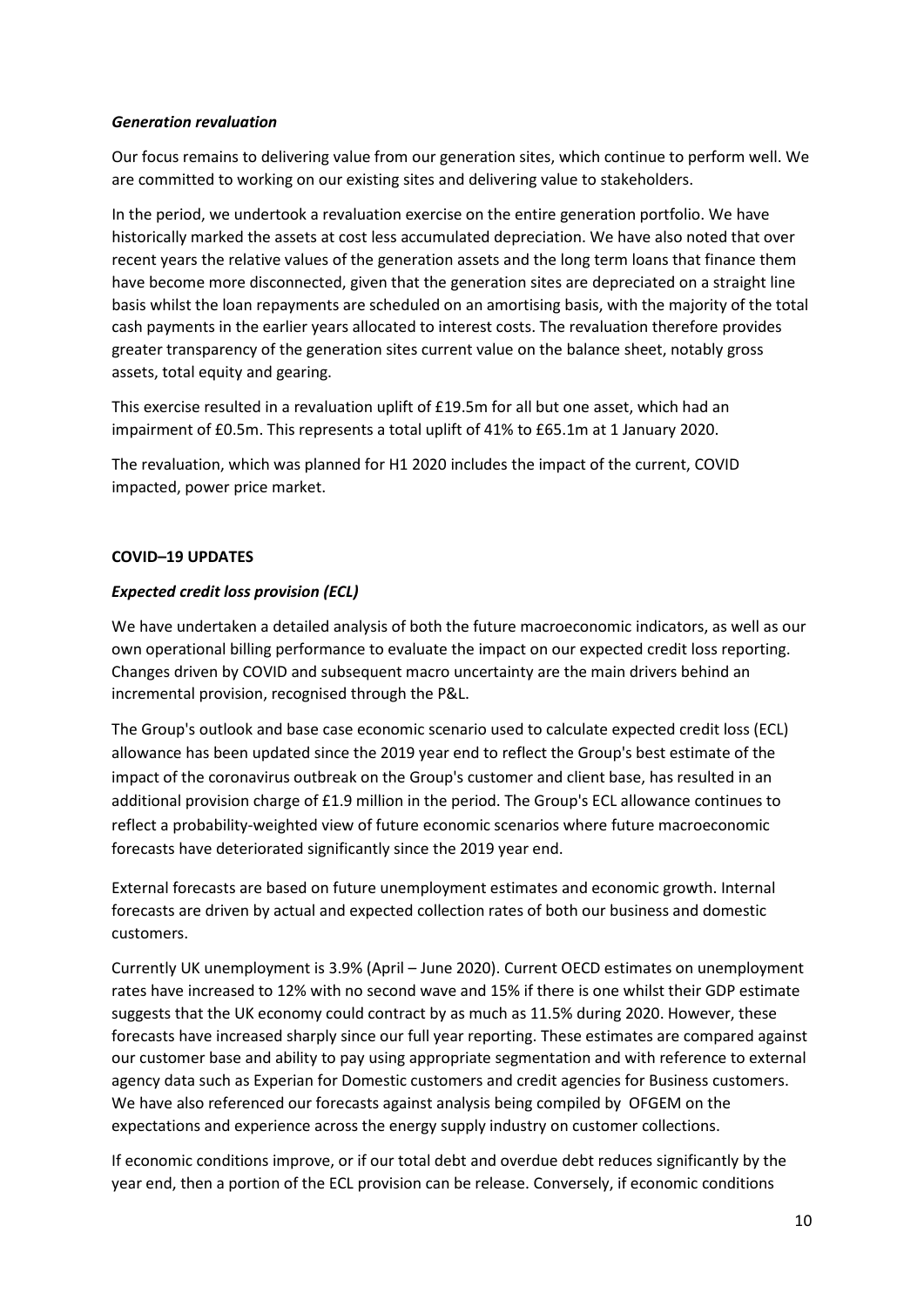worsen materially, or if our commercial customers struggle to pay, then the ECL provision could increase further. The provision is sensitive to changes in future assumptions, particularly macro forecasts which are key determinants in the model.

Our ECL is a reasonable downside case, with assumptions driven by future economic conditions, based on today's forecasts.

#### *Billing and debt performance*

We have seen good progress in our billing and debt collection throughout the first half. Automation for our non HH customer has been implemented successfully, meaning 75% of our bespoke B2B bills are now automatic, which is driving incremental operational cost savings. We have also made significant improvements to our billing accuracy and timeliness throughout the year.

Business operations have taken on the management and ownership of arrears debt and a more pro active management of middle tier debts. External training was provided to help manage this more proactive approach and initial results have been positive.

The volume and value of defaulting direct debits remains low. This has ensured a steady cash flow into the business. Simultaneously, the number of commercial customers on direct debits has risen.

#### *Remote working model and new HQ*

The Company has responded well to the ongoing COVID – 19 pandemic, with colleagues continuing to work successfully in a fully remote model. As part of this transition, there has been a desire for significantly more homeworking from staff, which means a smaller office space geared towards collaboration. The Company will continue to review its existing office space against future requirements and has the option to use flexible space at its current Monkton Park offices. In July we reopened our office on a limited capacity for those employees wishing to return. However, our workforce will remain largely remote until 2021, backed by the large majority of our employees, as we continue to follow Government guidelines.

As part of this ongoing business planning review, we have cancelled plans to continue to develop and build a new head office in Chippenham in partnership with Wiltshire Council, which was due to complete in 2022. With smaller, flexible office space required in the future, the Company will benefit from longer-term cost savings. We will continue to engage with Wiltshire Council on future developments with the project.

#### **SMART meter rollout**

Our SMART meter rollout was impacted by the COVID lockdown restrictions implemented in March. As a result, we were unable to visit customers homes to install new devices. However, we have seen both demand and installation numbers improve as lockdown restrictions eased, with SMART meter installs restarting in July. Without further lockdowns, we expect to see this trend continue and installations are now back on track and in line with our expectations.

#### **CURRENT TRADING AND OUTLOOK**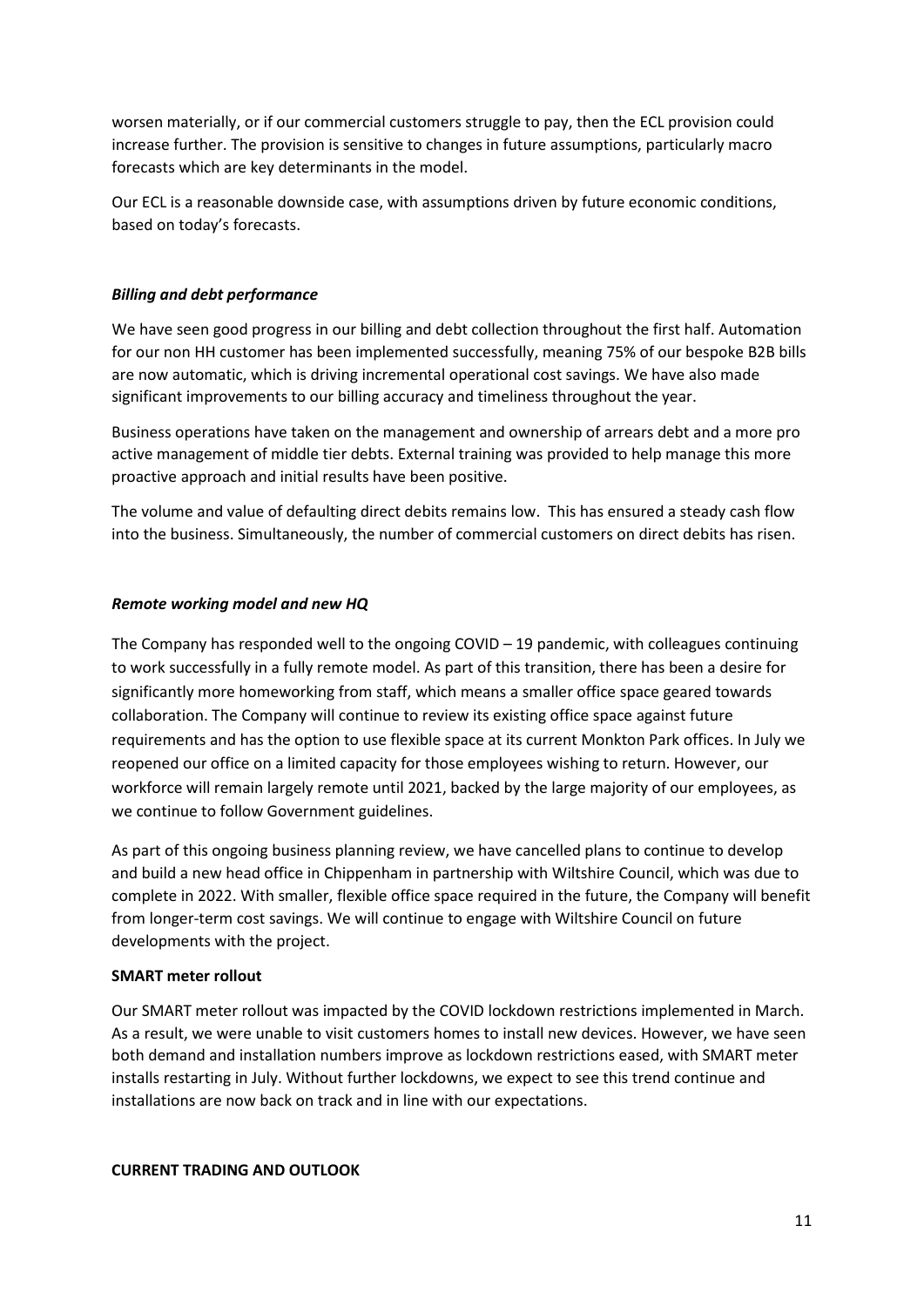We remain a leading player in the decentralised market and have the foundations in place to deliver growth through scale. Growth in our business customers and energy services will continue to fuel our growth plans. There is upside potential from investments facilitated by technology, and we remain financially and operationally resilient with a strong cash position. Our aim is to accelerate the transformation of Good Energy into one of the leading renewable services brands in the UK.

## **FINANCIAL OUTLOOK**

Underlying business performance continues to perform in line with management expectations. This includes lower margins from our faster growing Business segment and a planned reduction in operating costs.

As lockdowns ease, we are seeing energy demand slowly start to recover. Without a second wave, we expect to see this continue. However, the macroeconomic, consumer and competitive backdrop contains considerable uncertainties. The Group is unable to give full year guidance due to the ongoing impact of these ongoing uncertainties.

In 2020, underlying profit growth is expected from both core business growth and finance cost savings. Following increased investment throughout 2019, we are focused on execution in 2020. We will monitor our execution to deliver system improvements, digital and online capabilities in order to drive future growth and the longer-term strategy. These investments will provide us with a platform for future growth beyond 2021. With these foundations in place, they provide increased opportunities to unlock growth potential.

The Board recognises the importance of dividends to many shareholders, but it is important that we retain a prudent approach to balance sheet management at this stage. The Board will review the appropriate balance between investment in the core business and shareholder returns and is proposing to restart dividend payments in 2021 when economic conditions and the impact on our business allow.

## **FINANCIAL UPDATE**

## **Profit bridge for the period 30 June 2019 to 30 June 2020**

*Below, are the key profit before tax movements between H1 2020 and H1 2019*

| To period ended 30 June 2020<br>$Em*$          | <b>Continued</b><br>operations |
|------------------------------------------------|--------------------------------|
|                                                | £m                             |
| H <sub>1</sub> 2019 continuing PBT             | £2.5m                          |
| Gross margin impact - volume (COVID / weather) | (E1.0m)                        |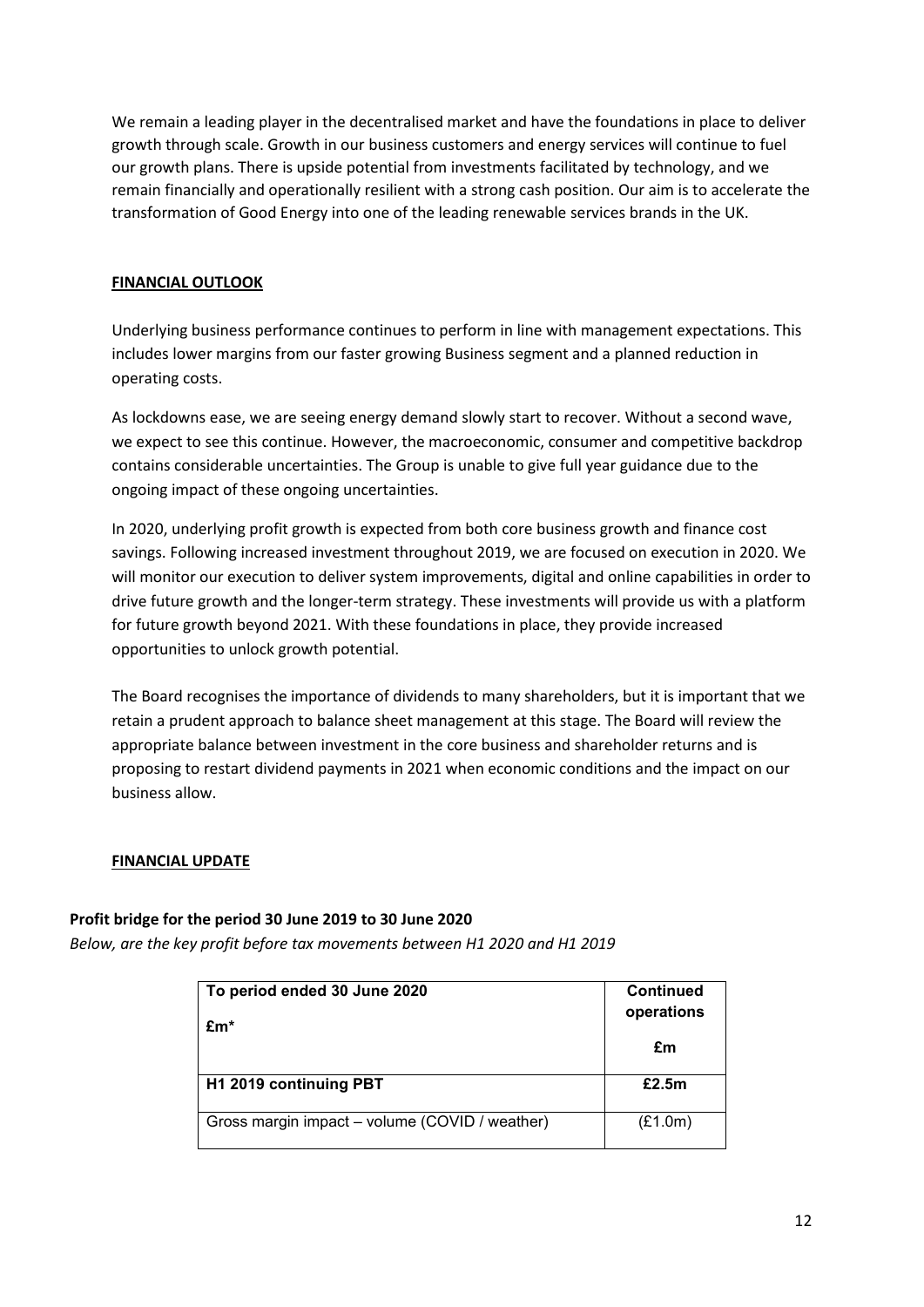| Gross margin impact – pricing / mix / other (COVID /<br>Weather)          | (E0.8m) |
|---------------------------------------------------------------------------|---------|
| Staff cost savings                                                        | £1.6m   |
| Non - staff opex & D&A savings                                            | £0.3m   |
| Finance cost savings                                                      | £0.2m   |
| H1 2020 'like for like' continuing PBT*                                   | £2.8m   |
| ECL impacts - COVID (non-cash)                                            | (E1.9m) |
| Generation asset revaluation - depreciation and write off<br>$(non-cash)$ | (E1.2m) |
| $Zap - Map - share of loss on convolution (non - cash)$                   | (E0.1m) |
| H1 2020 underlying continuing PBT                                         | (E0.5m) |
| Restructuring costs – non underlying                                      | (E0.6m) |
| H1 2020 continuing PBT                                                    | (E1.1m) |

*\* Like for like is not an IFRS accounting definition. Used for illustrative purposes*

#### *Overview*

The impact of COVID and warmer weather has masked the underlying good performance of the core business. Performance in the period can be broadly split into three key areas. Good internal cost management of factors within our control, external market factors outside of our control and proactive decisions made on structural changes.

Underlying profit before tax would have seen year on year growth, excluding the incremental impact of the expected credit loss provision and impact of the generation revaluation and one-off restructuring costs associated with the Kraken customer services technology platform integration.

#### *Internal cost management*

Combatting the ongoing COVID impact, prudent cost control across the business has helped to deliver admin costs £2.1m lower in the period (excluding the non-cash impact of ECL provision and increased generation portfolio depreciation). Within this, staff costs reduced £1.6m realising the impact of the Kraken investment returns and operating leverage as well as overhead savings across consultancy services, projects, and outsourcing costs. Further realised savings from reduced operating costs including marketing expenditure and finance costs of £0.5m.

#### *External market factors*

There was a gross margin impact of £1.0m as gas volumes decreased 18% vs H1 2019. The reduction in electricity demand was offset by business customer wind.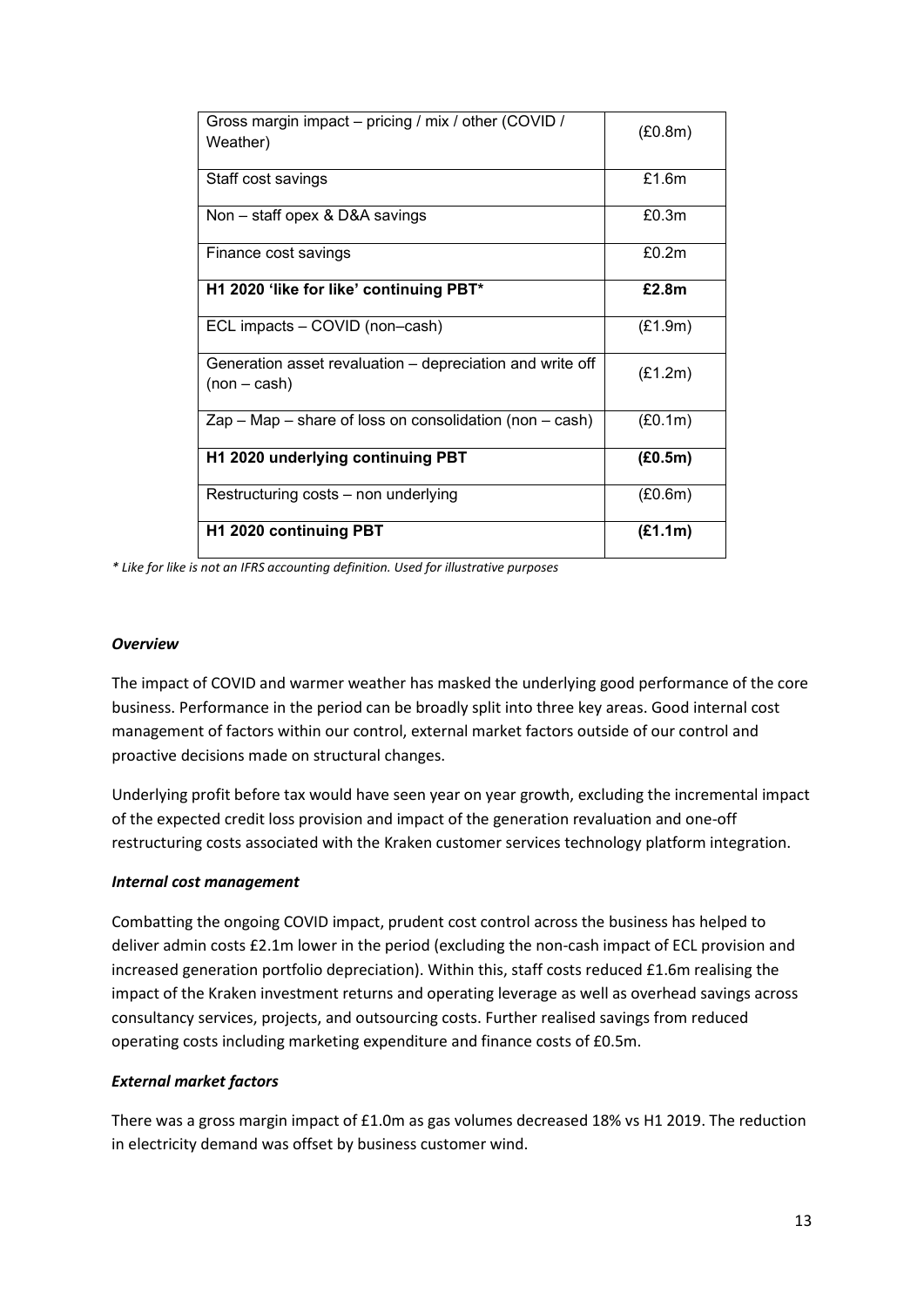Selling back excess power and network reconciliation charges impacts due to weather extremes and reduced COVID demand had a negative £0.8m impact.

Incremental £1.9m expected credit loss provision taken, driven by uncertain macroeconomic outlook. This is a noncash impact.

## *Structural changes*

The generation asset portfolio was revalued in the period. Included with the £19.0m uplift in asset valuation, was a one off £0.5m write down relating to the small Creathorne solar site. There was a further incremental £0.6m depreciation charge as a result of the revaluation.

As planned, there has been a realisation of a further £0.6m on restructuring costs relating to the new customer services technology platform. There was an initial £0.8m recognised in 2019.

#### **FINANCIAL PERFORMANCE**

#### *Profit and loss*

Revenue increased by 6.2% in the period to £67.5m (H1 2019: £63.5m) driven by business supply volume growth offset by lower domestic supply customers. The impact of COVID – 19 and warmer weather masked underlying increase in contracted business in 2019

Cost of sales increased by 13.3% to £52.6m (H1 2019: £46.4m). Gross profit decreased by 13.3% to £14.8m (H1 2019: £17.1m). Gross profit margin decreased to 22.0% (H1 2019 continuing: 26.9%).

Administration costs increased 8.5% to £13.3m (H1 2019: £12.3m) primarily because of an incremental £1.9m charge for expected credit loss provisioning and a £1.2m charge relating to the generation asset revaluation. This was broadly offset by prudent cost control across the business. Lower staff costs of £1.6m, realising the impact of the Kraken investment and further savings from marketing and project expenditure of £0.5m.

Total forecast investment in Kraken of £4m will be split approximately equally between cash and non-cash elements. Operating cost savings are expected to achieve payback of the forecast investment within 18 months of the full implementation from April 2020. To date £1.6m of cash costs have been incurred and £0.6m of non-cash costs incurred.

The generation asset portfolio was revalued in the period. Included with the £19.0m uplift in asset valuation, was a one off £0.5m write down relating to the small Creathorne solar site. There was a further incremental £0.6m depreciation charge as a result of the revaluation.

Operating margin decreased to 2.3% (H1 2019: 7.6%).

Finance costs decreased by 11.0% to £2.0m, as overall debt paydown continued to be offset by an increase in reported finance costs following the implementation of IFRS16.

Non underlying costs of £0.6m associated with restructuring costs, delivered a loss before tax from continuing operations of £0.9m

Underlying loss before tax of £0.5m, with a reported loss before tax of £1.1m (H1 2019 £2.5m profit)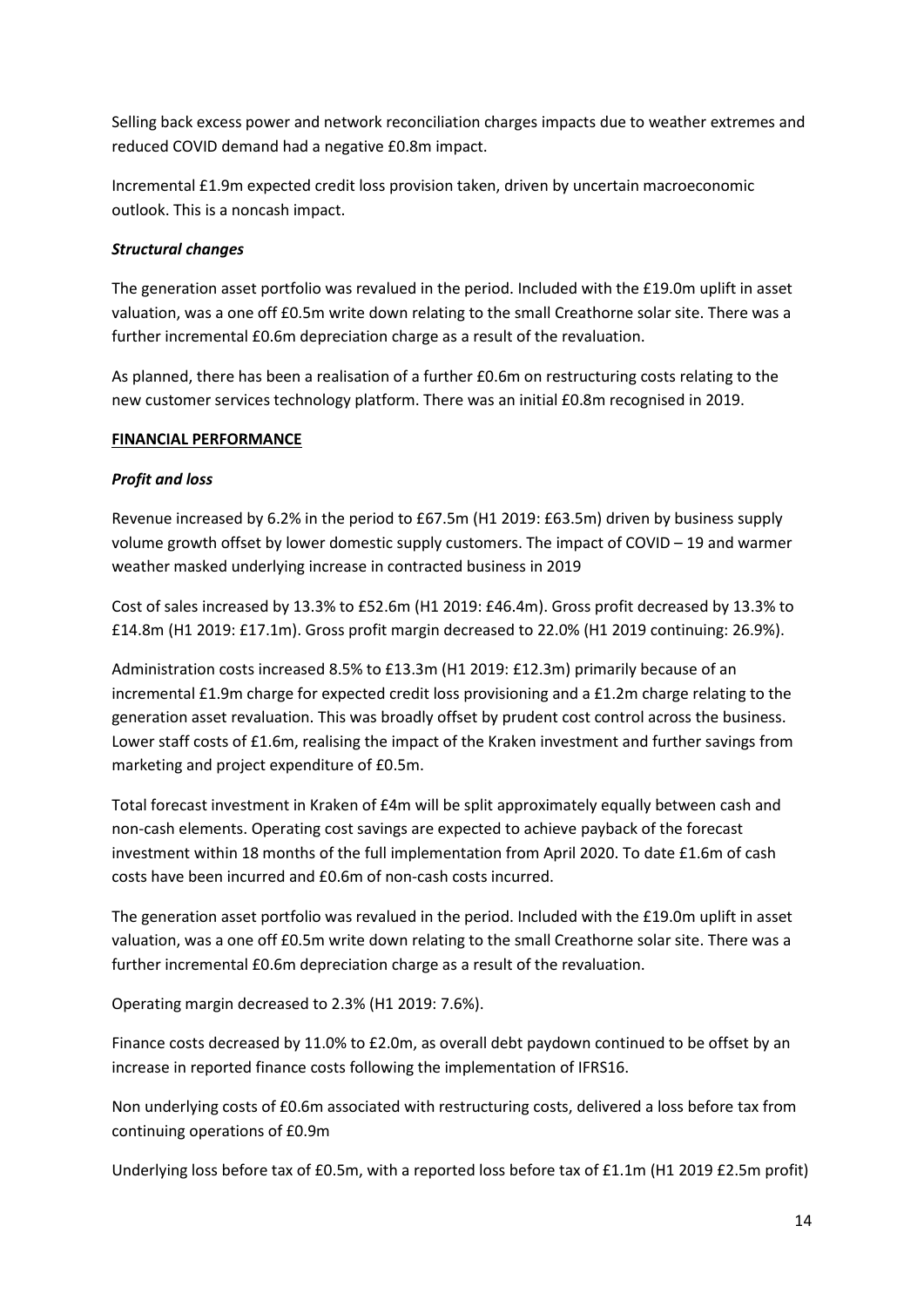The tax movement is as a result of losses in the period offset by a movement in the deferred tax liabilities due to the tax rate used changing from 17% to 19% as a result of the 2020 spring budget.

## *Cash Flow and Cash Generation*

Our business model remains highly cash generative with £7.0m cash generated from operations (H1 2019: £3.1m), with £4.7m generated before movements in working capital (H1 2019: £5.8m). Working capital movements remain in line with seasonal trends, despite the part impact in the period of COVID-19.

There was a net increase in cash of £4.6m, delivering a strong cash balance of £18.2m (2019: £13.7m) funding investment across the business, continued paydown of debt and capital flexibility.

## *Funding and Debt*

Net debt decreased 12.3% to £36.5m (FY 2019: £41.6m) following further debt repayment and good cash generation. Gearing reduced to 51.9% in the period (H1 2019: 63.6%) primarily as a result of the upward valuation of the generation portfolio.

Following the repayment of Bond I in June 2019, group finance costs have been lower and is a positive step towards lowering the Company's ongoing financing costs and continuing to reduce the gearing ratio over the medium term. Good Energy bonds are now reported within current liabilities, as redemption is possible from June 2021.

The Group continues to maintain a robust financial position. We look to ensure we optimise our use of capital by continually reviewing the returns on our assets, balancing operating requirements, investment for growth, and payment of dividends back to shareholders.

The Group is currently evolving its strategy towards energy services and remains mindful of the need to capitalise on strategic business development and investment opportunities. Prudent balance sheet management remains a key priority.

## *Earnings*

Basic underlying loss per share decreased to 2.8p. Reported loss per share decreased to 6.6p (H1 2019: profit per share 15.3p).

## *Dividend*

The Board recognises the importance of the dividend to many shareholders. It is important that we retain a prudent approach to balance sheet management at this stage. The Board continue to review the appropriate balance between investment in the core business and shareholder returns.

Previously the payment of bonus and dividends were placed on pause until two criteria were met, these criteria being:

- Good Energy maintaining a strong liquidity position
- A greater level of clarity on the lockdown status and future economic outlook allowing some certainty over future working capital, debt impacts and future liquidity position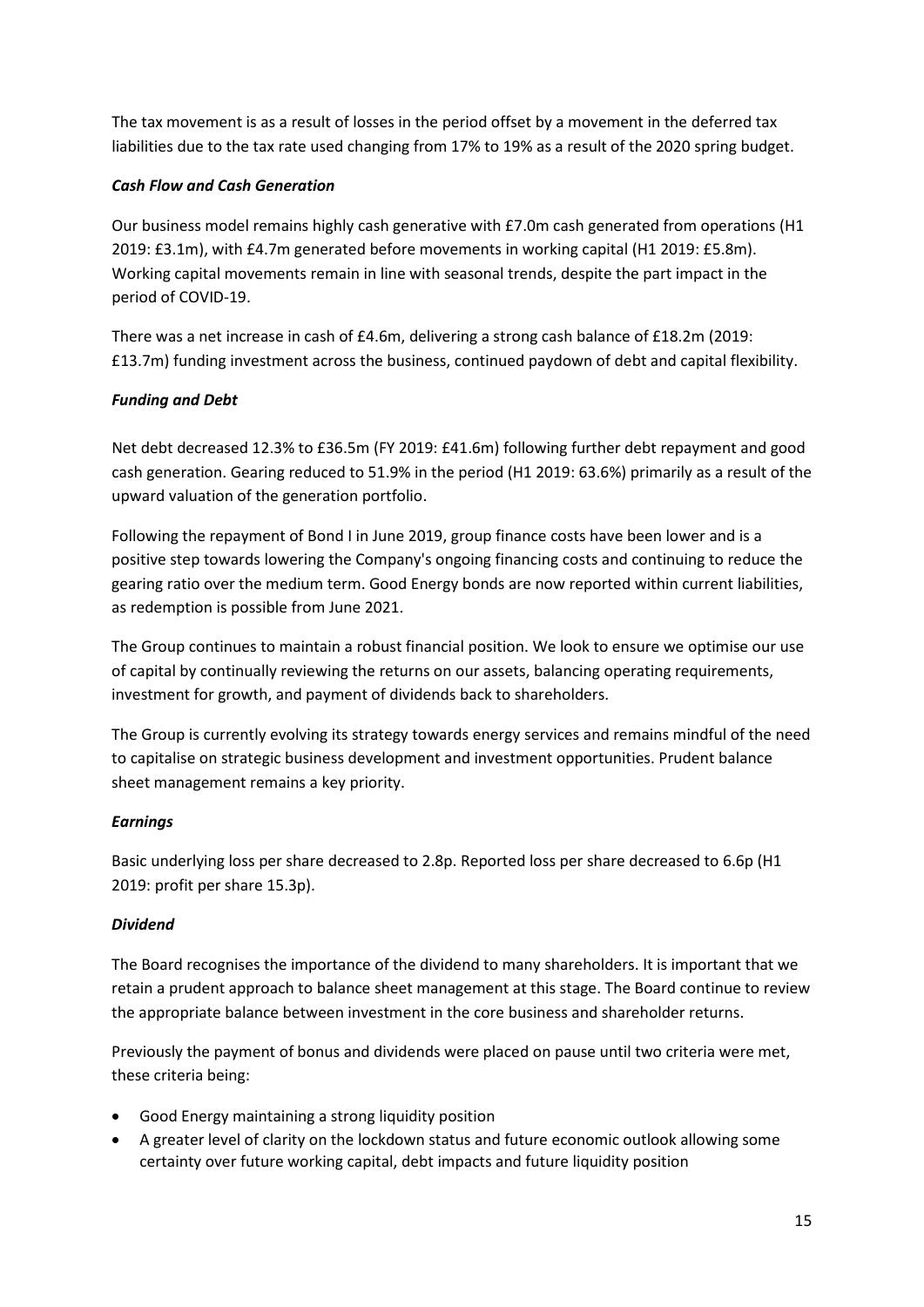The Board is proposing to restart dividend declaration and payments in 2021 if economic conditions and the impact on our business allow. As a result, no interim dividend will be declared or paid.

## *Non underlying costs*

An amount of £0.6m has been incurred as non-underlying costs within the period. These relate to the one-off expenditure relating to the implementation of the Kraken technology platform and accelerated depreciation.

## *Expected credit loss*

Expected credit loss provision. The Group's outlook and base case economic scenario used to calculate expected credit loss (ECL) allowance has been updated since the 2019 year end to reflect the Group's best estimate of the impact of the coronavirus outbreak on the Group's customer and client base, has resulted in an additional provision charge of £1.9 million in the period. The Group's ECL allowance continues to reflect a probability-weighted view of future economic scenarios where future macroeconomic forecasts have deteriorated significantly since the 2019 year end.

## *Going concern*

With the ongoing outbreak of COVID-19 in the UK, and the economic downturn associated with it, there is uncertainty over future economic conditions which may decrease the ability of customers to pay debts as they fall due. Indicators to date show a similarity to management's base COVID impact scenario model, performed as part of the 2019 year-end financial results. However, management remain conscious of the potential volatility of future macroeconomic conditions. This uncertainty means the Group may be unable to fully repay its bondholders if 100% of this becomes due in June 2021 and may mean the Group breaches its counterparty covenants.

There are other financial mitigations available to management, but these are not yet in place and therefore are not able to be relied upon for reporting purposes as part of management's going concern assessment at this time. Therefore, management assess that, in line with the 2019 Annual Report, there is a material uncertainty over the going concern of the Group.

## *Strategic investment*

The Group converted its equity position in Zap – Map (Next Green Car Limited) to take a majority 50.1% position in the period. As a result, Zap-map has been consolidated as a subsidiary under IFRS 3 from the date control was obtained. Non-controlling interests have been recognised at their share of the fair value of net asset

## *Generation portfolio*

Our 47.5MW generation portfolio consists of 6 solar and 2 wind sites.

In the period we have revalued the entire generation portfolio to accurately reflect the current value of these assets. As outlined in our 2019 Annual Report, we undertook a review to ensure that our valuation was reflective of market conditions.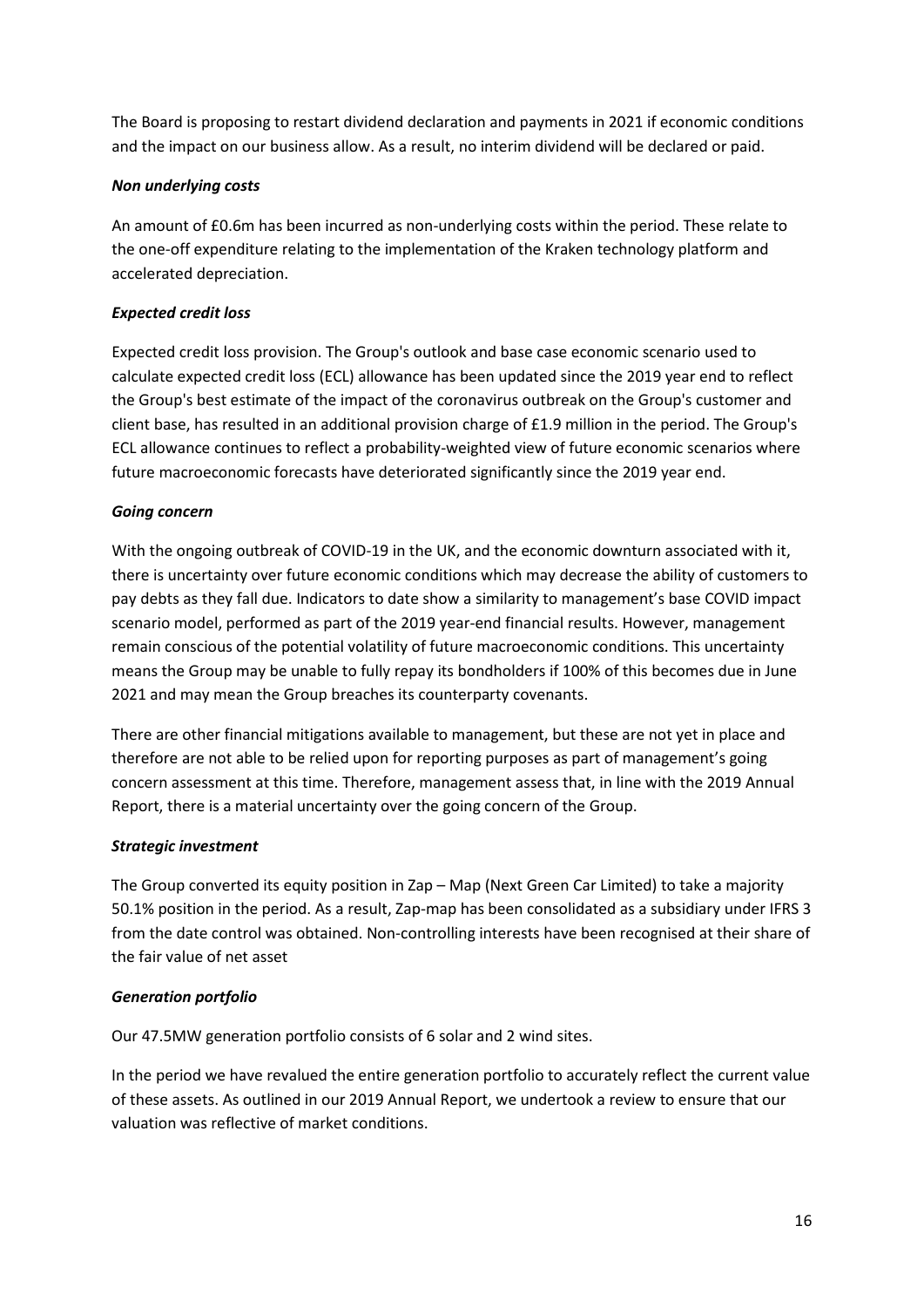Generation asset revaluation delivered upwards asset value of £19.5m. However, there is an incremental ongoing £0.6m depreciation charge, for the half year, and further £0.5m write down on the small Creathorne solar site. The revaluation includes the impact of current, COVID impacted, power price market.

**Notes:** *To present the performance of the company in a clear and consistent format, unless otherwise stated, all references to revenue, profit, costs, tax and EPS refer to the underlying continuing operations.*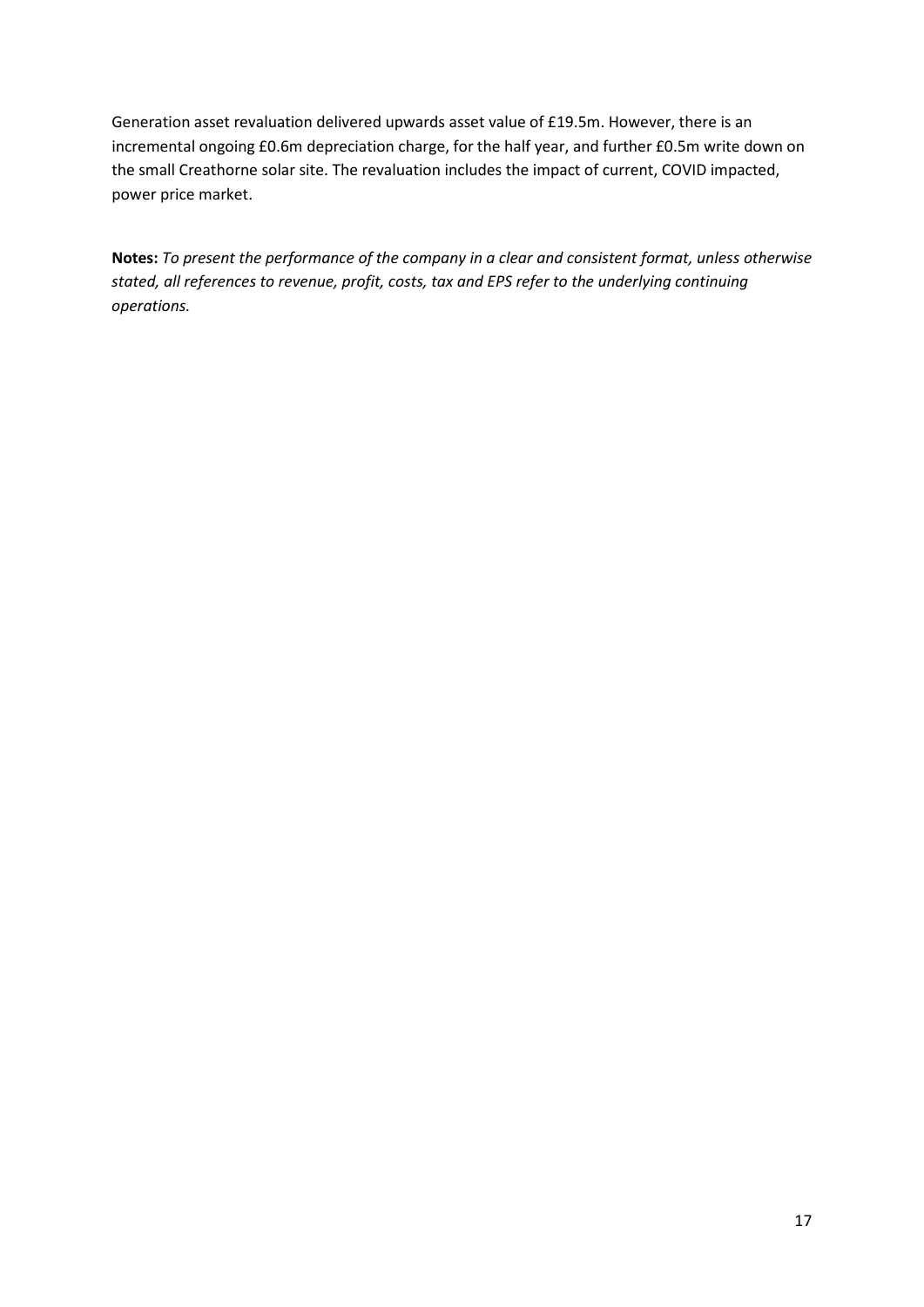# **Consolidated Statement of profit or loss(Un-audited)**

# **For the 6 months ended 30 June 2020**

|                                                                        |           | <b>Notes</b> | Unaudited 6<br>months<br>underlying<br>to<br>30/06/2020<br>£000's | Unaudited 6<br>months non<br>underlying<br>to<br>30/06/2020<br>£000's | Unaudited<br>6 months to<br>30/06/2020<br>£000's | Unaudited<br>6 months to<br>30/06/2019<br>£000's | Audited<br>12 months<br>to<br>31/12/2019<br>£000's |
|------------------------------------------------------------------------|-----------|--------------|-------------------------------------------------------------------|-----------------------------------------------------------------------|--------------------------------------------------|--------------------------------------------------|----------------------------------------------------|
|                                                                        |           |              |                                                                   |                                                                       |                                                  |                                                  |                                                    |
| <b>REVENUE</b>                                                         |           |              | 67,461                                                            |                                                                       | 67,461                                           | 63,544                                           | 124,258                                            |
| Cost of Sales                                                          |           |              | (52, 615)                                                         |                                                                       | (52, 615)                                        | (46, 425)                                        | (92, 601)                                          |
| <b>GROSS PROFIT</b>                                                    |           |              | 14,846                                                            |                                                                       | 14,846                                           | 17,119                                           | 31,657                                             |
| <b>Administrative Expenses</b>                                         |           |              | (13, 325)                                                         | (615)                                                                 | (13,940)                                         | (12, 280)                                        | (26,084)                                           |
| <b>OPERATING PROFIT</b>                                                |           |              | 1,521                                                             | (615)                                                                 | 906                                              | 4,839                                            | 5,573                                              |
| Finance Income                                                         |           |              | 81                                                                |                                                                       | 81                                               | 16                                               | 166                                                |
| <b>Finance Costs</b>                                                   |           |              | (2, 118)                                                          |                                                                       | (2, 118)                                         | (2,306)                                          | (4, 439)                                           |
| Share of loss of associate                                             |           |              | (12)                                                              |                                                                       | (12)                                             |                                                  | (42)                                               |
| PROFIT / (LOSS) BEFORE TAX                                             |           |              | (528)                                                             | (615)                                                                 | (1, 143)                                         | 2,549                                            | 1,258                                              |
| Taxation                                                               |           |              | 5                                                                 | 6                                                                     | 11                                               | (85)                                             | (42)                                               |
| PROFIT / (LOSS) FOR THE<br>PERIOD FROM CONTINUING<br><b>OPERATIONS</b> |           |              | (523)                                                             | (609)                                                                 | (1, 132)                                         | 2,464                                            | 1,216                                              |
| DISCONTINUED OPERATIONS                                                |           |              |                                                                   |                                                                       |                                                  |                                                  |                                                    |
| Loss from discontinued operations,<br>after tax                        |           | 7            |                                                                   |                                                                       |                                                  | (1,031)                                          | (962)                                              |
| PROFIT/(LOSS) FOR THE PERIOD                                           |           |              | (523)                                                             | (609)                                                                 | (1, 132)                                         | 1,433                                            | 254                                                |
| Attributable to:<br>Equity holders of the parent                       |           |              | (462)                                                             | (609)                                                                 | (1,071)                                          | 1,433                                            | 254                                                |
| Non-controlling interest                                               |           |              | (61)                                                              |                                                                       | (61)                                             |                                                  |                                                    |
| Earnings per share                                                     | - Basic   | 8            | (2.8p)                                                            | (3.7p)                                                                | (6.6p)                                           | 8.9p                                             | 1.6p                                               |
|                                                                        | - Diluted | 8            | (2.7p)                                                            | (3.6p)                                                                | (6.3p)                                           | 8.8p                                             | 1.5p                                               |
| Earnings per share                                                     | - Basic   | 8            | (2.8p)                                                            | (3.7p)                                                                | (6.6p)                                           | 15.3p                                            | 7.5p                                               |
| from continuing ops                                                    | - Diluted | 8            | (2.7p)                                                            | (3.6p)                                                                | (6.3p)                                           | 15.1p                                            | 7.2p                                               |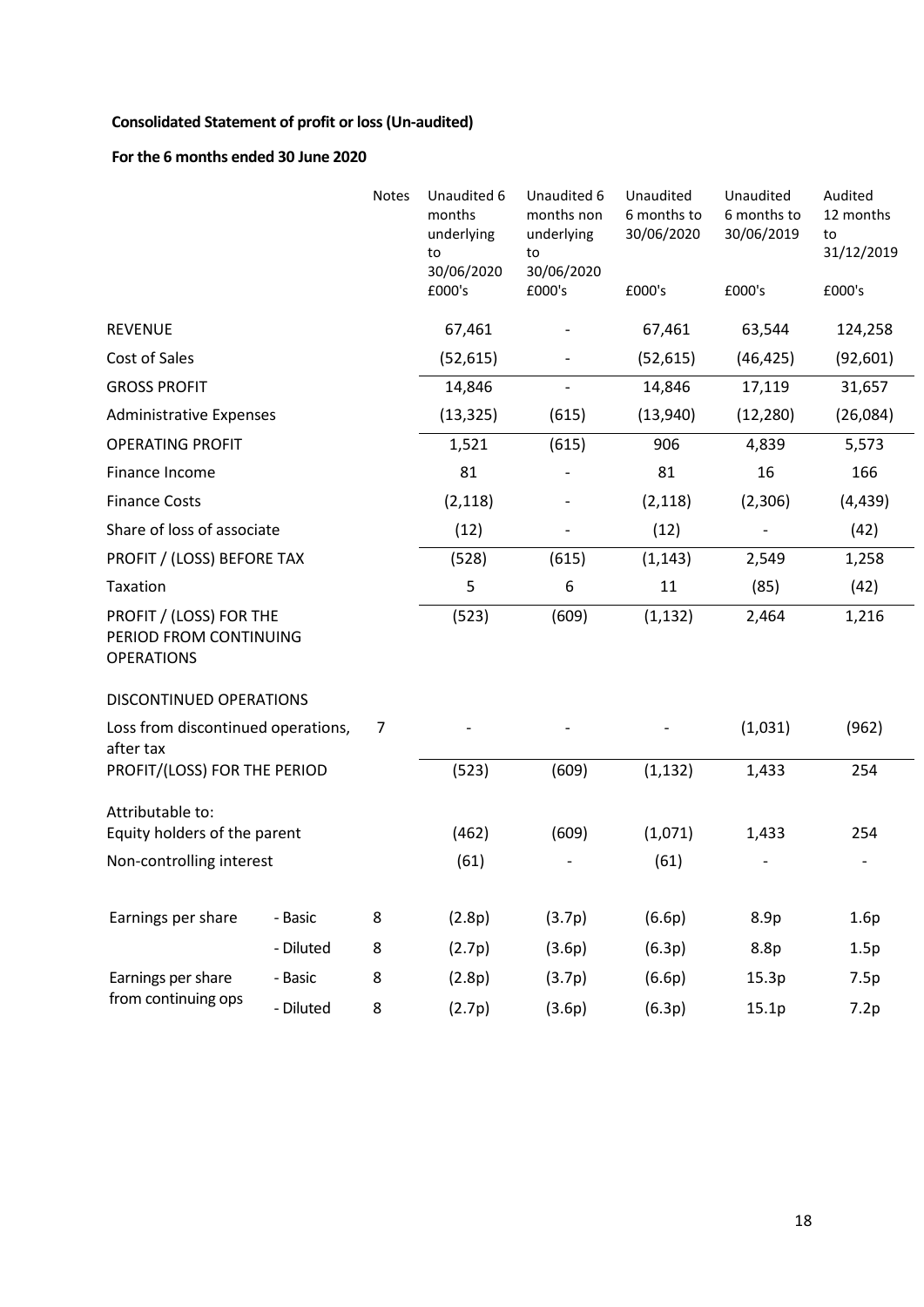# **Consolidated Statement of profit or loss(Un-audited)**

# **For the 6 months ended 30 June 2020**

|                                                                                                                            | Notes | Unaudited 6<br>months<br>underlying<br>to<br>30/06/2020 | Unaudited 6<br>months non<br>underlying<br>to<br>30/06/2020 | Unaudited<br>6 months to<br>30/06/2020 | Unaudited<br>6 months to<br>30/06/2019 | Audited<br>12 months<br>to<br>31/12/2019 |
|----------------------------------------------------------------------------------------------------------------------------|-------|---------------------------------------------------------|-------------------------------------------------------------|----------------------------------------|----------------------------------------|------------------------------------------|
|                                                                                                                            |       | £000's                                                  | £000's                                                      | £000's                                 | £000's                                 | £000's                                   |
| Profit/(loss) for the period                                                                                               |       | (523)                                                   | (609)                                                       | (1, 132)                               | 1,433                                  | 254                                      |
| Other comprehensive income                                                                                                 |       |                                                         |                                                             |                                        |                                        |                                          |
| Other comprehensive income<br>that will not be reclassified<br>to profit or loss in<br>subsequent periods (net of<br>tax): |       |                                                         |                                                             |                                        |                                        |                                          |
| Revaluation of generation<br>assets                                                                                        |       | 15,755                                                  |                                                             | 15,755                                 |                                        |                                          |
| Net other comprehensive<br>income/(loss) that will not<br>be reclassified to profit or<br>loss in subsequent periods       |       | 15,755                                                  |                                                             | 15,755                                 |                                        |                                          |
| <b>TOTAL COMPREHENSIVE</b><br><b>INCOME FOR THE PERIOD</b><br><b>ATTRIBUTABLE TO OWNERS OF</b><br>THE PARENT COMPANY       |       | 15,232                                                  | (609)                                                       | 14,623                                 | 1,433                                  | 254                                      |
| Attributable to:                                                                                                           |       |                                                         |                                                             |                                        |                                        |                                          |
| Equity holders of the parent                                                                                               |       | 15,293                                                  | (609)                                                       | 14,684                                 | 1,433                                  | 254                                      |
| Non-controlling interest                                                                                                   |       | (61)                                                    |                                                             | (61)                                   |                                        | $\overline{\phantom{a}}$                 |

 $\overline{\phantom{0}}$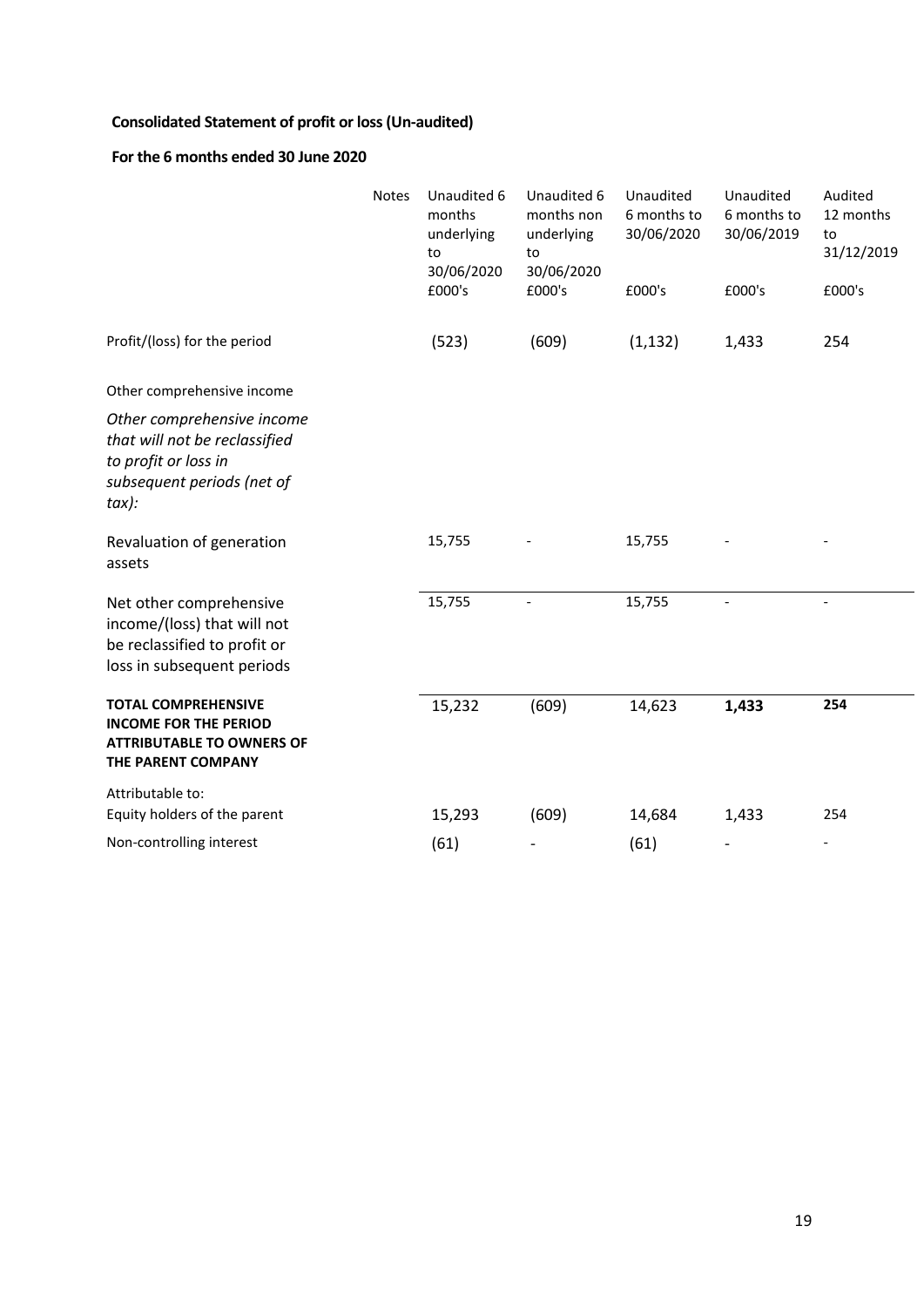# **Consolidated Statement of Financial Position (Un-audited)**

As at 30 June 2020

|                                                               | <b>Notes</b> | Un-audited<br>30/06/2020<br>£000's | Un-audited $1$<br>30/06/2019<br>£000's | Audited<br>31/12/2019<br>£000's |
|---------------------------------------------------------------|--------------|------------------------------------|----------------------------------------|---------------------------------|
| <b>ASSETS</b>                                                 |              |                                    |                                        |                                 |
| Non-current assets                                            |              |                                    |                                        |                                 |
| Property, plant and equipment                                 |              | 63,310                             | 48,627                                 | 46,326                          |
| Right-of-use assets <sup>1</sup>                              |              | 6,209                              | 4,406                                  | 6,483                           |
| Intangible assets                                             |              | 5,088                              | 4,156                                  | 4,454                           |
| Restricted deposit assets                                     |              | 4,555                              | 4,337                                  | 4,548                           |
| Fair value through profit or loss assets                      | 5            |                                    | 681                                    | $\overline{\phantom{0}}$        |
| Equity investment in associate                                |              |                                    |                                        | 426                             |
| Other interests in associate                                  |              |                                    |                                        | 615                             |
| Total non-current assets                                      |              | 79,162                             | 62,207                                 | 62,852                          |
| Current assets                                                |              |                                    |                                        |                                 |
| Inventories                                                   |              | 17,327                             | 15,589                                 | 9,941                           |
| Trade and other receivables                                   |              | 30,482                             | 28,270                                 | 29,430                          |
| <b>Current Tax receivable</b>                                 |              | 3                                  |                                        |                                 |
| Cash and cash equivalents                                     |              | 18,234                             | 16,452                                 | 13,667                          |
| Restricted deposit assets                                     |              | 504                                |                                        | 474                             |
| Current assets held for sale                                  |              |                                    | 520                                    |                                 |
| Total current assets                                          |              | 66,550                             | 60,831                                 | 53,512                          |
| <b>TOTAL ASSETS</b>                                           |              | 145,712                            | 123,038                                | 116,364                         |
| <b>EQUITY AND LIABILITIES</b>                                 |              |                                    |                                        |                                 |
| Capital and reserves                                          |              |                                    |                                        |                                 |
| Called up share capital                                       |              | 832                                | 829                                    | 832                             |
| Share premium account                                         |              | 12,790                             | 12,719                                 | 12,790                          |
| <b>EBT</b> shares                                             |              | (549)                              | (816)                                  | (549)                           |
| Retained earnings                                             |              | 5,205                              | 7,521                                  | 5,707                           |
| <b>Revaluation surplus</b>                                    |              | 15,254                             |                                        |                                 |
| Non-controlling Interest                                      |              | 225                                |                                        |                                 |
| Total equity attributable to members of the<br>parent company |              | 33,757                             | 20,253                                 | 18,780                          |
| Non-current liabilities                                       |              |                                    |                                        |                                 |
| Deferred taxation                                             |              | 4,633                              | 960                                    | 903                             |
| <b>Borrowings</b>                                             |              | 39,434                             | 57,765                                 | 56,744                          |
| Long term financial liabilities                               |              | 39                                 |                                        | 39                              |
| Provision for liabilities                                     |              | 1,294                              | 1,272                                  | 1,294                           |
| Total non-current liabilities<br><b>Current liabilities</b>   |              | 45,400                             | 59,997                                 | 58,980                          |
| <b>Borrowings</b>                                             |              | 20,332                             | 3,407                                  | 3,057                           |
| Trade and other payables                                      |              | 46,211                             | 39,381                                 | 35,487                          |
| Short term financial liabilities                              |              | 12                                 |                                        | 60                              |

<span id="page-20-0"></span> $<sup>1</sup>$  In the 2019 unaudited interim accounts, the Right-of-use assets were presented together within Property,</sup> plant and equipment. These have been split out and presented separately for comparability with other reporting periods.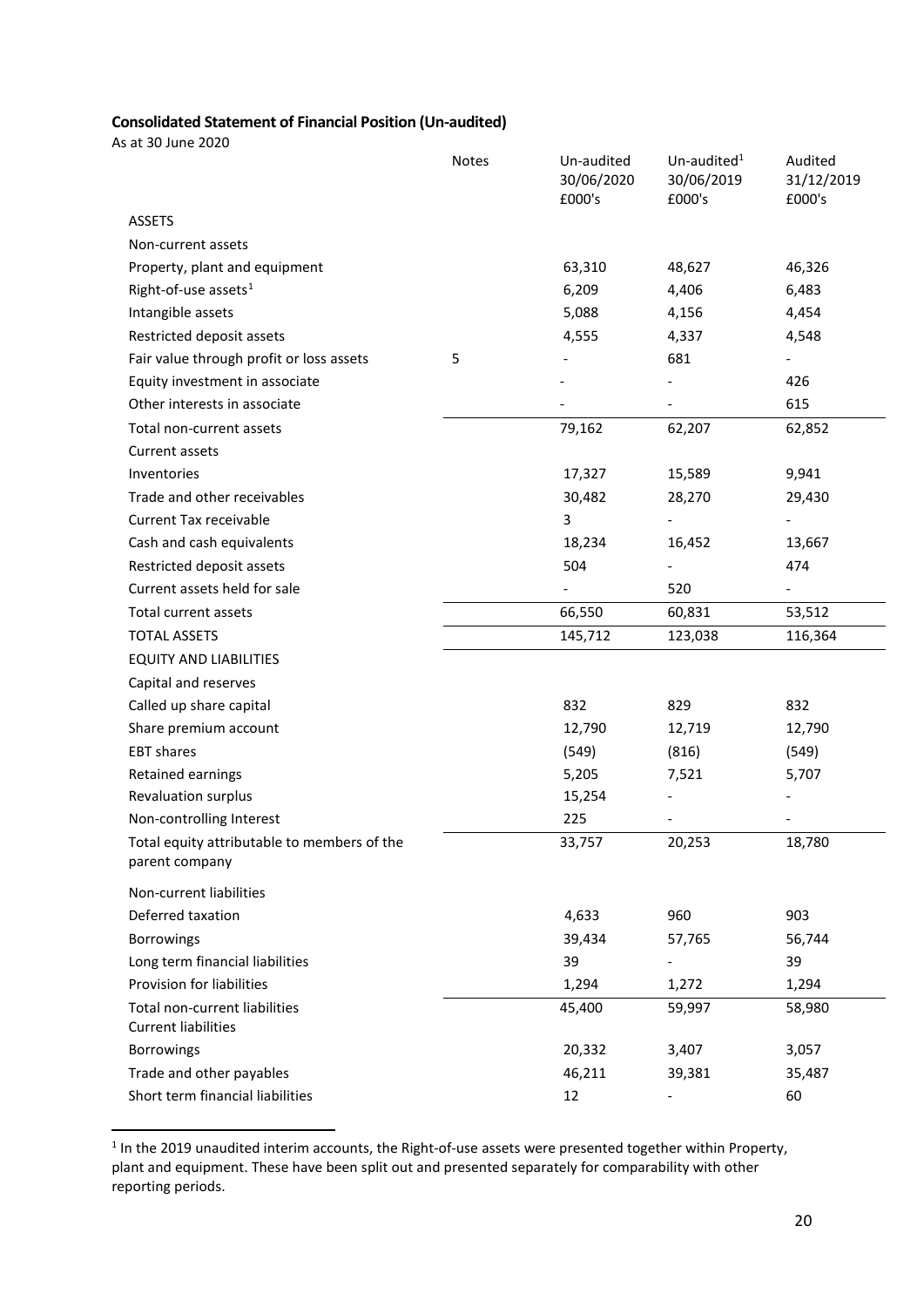| Total current liabilities    | 66.555  | 42.788  | 38,604  |
|------------------------------|---------|---------|---------|
| <b>Total liabilities</b>     | 111.955 | 102,785 | 97,584  |
| TOTAL EQUITY AND LIABILITIES | 145.712 | 123.038 | 116,364 |

**Consolidated Statement of Changes in Equity (Un-audited)** Error! Bookmark not defined.

#### **For the 6 months ended 30 June 2020**

|                                                                                                       | Share<br>Capital         | Share<br>Premium         | Other<br>Reserves        | Retained<br>Earnings     | Revalu<br>ation<br>surplus | Non-<br>controlling<br>interest | Total                    |
|-------------------------------------------------------------------------------------------------------|--------------------------|--------------------------|--------------------------|--------------------------|----------------------------|---------------------------------|--------------------------|
|                                                                                                       | £000's                   | £000's                   | £000's                   | £000's                   | £000's                     | £000's                          | £000's                   |
| At 1 January 2019                                                                                     | 829                      | 12,719                   | (810)                    | 6,088                    |                            |                                 | 18,826                   |
| Profit for the period                                                                                 |                          |                          |                          | 1,433                    |                            |                                 | 1,433                    |
| Other comprehensive income for the period                                                             |                          |                          |                          |                          |                            |                                 |                          |
| Total comprehensive income for the period                                                             | $\overline{\phantom{a}}$ |                          | $\overline{\phantom{a}}$ | 1,433                    |                            |                                 | 1,433                    |
| Exercise of options                                                                                   |                          |                          | (6)                      |                          |                            |                                 | (6)                      |
| Total contributions by and distributions to<br>owners of the parent, recognised directly in<br>equity | $\overline{\phantom{a}}$ | $\blacksquare$           | (6)                      | $\overline{\phantom{a}}$ | $\overline{\phantom{0}}$   | $\blacksquare$                  | (6)                      |
| At 30 June 2019                                                                                       | 829                      | 12,719                   | (816)                    | 7,521                    |                            | $\blacksquare$                  | 20,253                   |
| At 1 July 2019                                                                                        | 829                      | 12,719                   | (816)                    | 7,521                    | $\overline{\phantom{a}}$   | $\blacksquare$                  | 20,253                   |
| Loss for the period                                                                                   |                          |                          |                          | (1, 179)                 |                            |                                 | (1, 179)                 |
| Other comprehensive income for the period                                                             | $\overline{\phantom{a}}$ |                          |                          |                          |                            |                                 |                          |
| Total comprehensive income for the period                                                             | $\overline{\phantom{a}}$ |                          | $\overline{\phantom{a}}$ | (1, 179)                 | $\overline{\phantom{a}}$   |                                 | (1, 179)                 |
| Share based payments                                                                                  |                          |                          |                          | 81                       |                            |                                 | 81                       |
| Exercise of options                                                                                   |                          |                          | 268                      | (133)                    |                            |                                 | 135                      |
| Dividend paid                                                                                         | $\overline{2}$           | 72                       |                          | (584)                    |                            |                                 | (510)                    |
| Total contributions by and distributions to<br>owners of the parent, recognised directly in<br>equity | $\overline{2}$           | 72                       | 268                      | (636)                    |                            |                                 | (294)                    |
| At 31 December 2019                                                                                   | 832                      | 12,790                   | (549)                    | 5,707                    |                            |                                 | 18,780                   |
| At 1 January 2020                                                                                     | 832                      | 12,790                   | (549)                    | 5,707                    |                            |                                 | 18,780                   |
| Loss for the period                                                                                   |                          | $\overline{\phantom{a}}$ |                          | (1,071)                  |                            | (61)                            | (1, 132)                 |
| Other comprehensive income for the period                                                             |                          |                          |                          |                          | 15,755                     |                                 | 15,755                   |
| Total comprehensive income for the period                                                             | $\overline{\phantom{a}}$ | $\overline{\phantom{a}}$ |                          | (1,071)                  | 15,755                     | (61)                            | 14,623                   |
| Share based payments                                                                                  |                          |                          |                          | 68                       |                            |                                 | 68                       |
| Acquisition of subsidiary                                                                             |                          |                          |                          |                          |                            | 286                             | 286                      |
| Depreciation transfer for revalued assets                                                             |                          |                          |                          | 501                      | (501)                      | ۰.                              | $\overline{\phantom{a}}$ |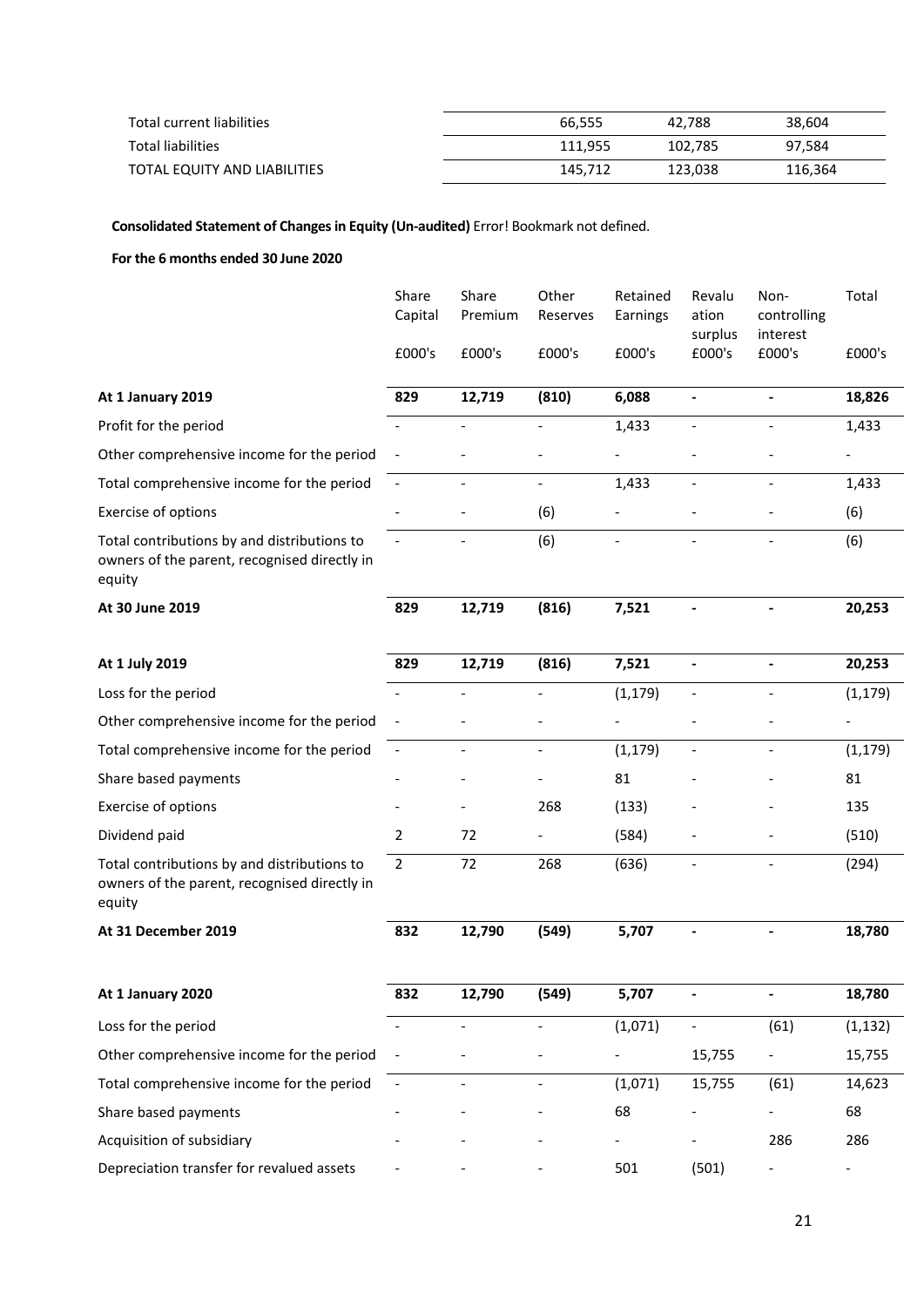| Total contributions by and distributions to<br>owners of the parent, recognised directly in<br>equity | $\overline{\phantom{0}}$ | $\overline{\phantom{0}}$ | $\overline{\phantom{0}}$ | 569   | (501)  | 286 | 354    |
|-------------------------------------------------------------------------------------------------------|--------------------------|--------------------------|--------------------------|-------|--------|-----|--------|
| At 30 June 2020                                                                                       | 832                      | 12,790                   | (549)                    | 5.205 | 15.254 | 225 | 33.757 |

## **Consolidated Statement of Cash Flows (Un-audited)**Error! Bookmark not defined. **For the 6 months ended 30 June 2020**

|                                                         | <b>Notes</b> | Un-audited<br>30/06/2020<br>£000's | Un-audited<br>30/06/2019<br>£000's | Audited<br>31/12/2019<br>£000's |
|---------------------------------------------------------|--------------|------------------------------------|------------------------------------|---------------------------------|
| Cash flows from operating activities <sup>2</sup>       |              |                                    |                                    |                                 |
| Cash inflow from continuing operations                  |              | 7,021                              | 3,140                              | 8,146                           |
| Finance income                                          |              | 18                                 | 16                                 | 59                              |
| Finance cost                                            |              | (1,707)                            | (1,833)                            | (4,090)                         |
| Income tax repaid                                       |              |                                    | (83)                               |                                 |
| Net cash flows from operating activities                | 9            | 5,332                              | 1,240                              | 4,115                           |
| Cash flows from investing activities                    |              |                                    |                                    |                                 |
| Purchase of property, plant and equipment               |              | (6)                                | (404)                              | (112)                           |
| Purchase of intangible fixed assets                     |              | (287)                              | (192)                              | (1,834)                         |
| Disposal of assets                                      |              |                                    | 4,692                              | 5,037                           |
| Deposit into restricted accounts                        |              | (37)                               | (171)                              | (857)                           |
| Equity investment in associate                          |              |                                    |                                    | (277)                           |
| Other investment in associate                           |              | (200)                              |                                    | (600)                           |
| Cash acquired from subsidiary                           |              | 306                                |                                    |                                 |
| Net cash flows used in investing activities             |              | (224)                              | 3,925                              | 1,357                           |
| Cash flows from financing activities                    |              |                                    |                                    |                                 |
| Payments of dividends                                   |              |                                    |                                    | (510)                           |
| Proceeds from borrowings                                |              |                                    |                                    |                                 |
| Repayment of borrowings                                 |              | (166)                              | (4, 142)                           | (6, 311)                        |
| Capital repayment of leases                             |              | (375)                              | (232)                              | (769)                           |
| Proceeds from issue of shares                           |              |                                    |                                    |                                 |
| Proceeds from sale of share options                     |              |                                    |                                    | 123                             |
| Net cash flows from financing activities                |              | (541)                              | (4, 374)                           | (7, 467)                        |
| Net increase/(decrease) in cash and cash<br>equivalents |              | 4,567                              | 790                                | (1,995)                         |
| Cash and cash equivalents at beginning of<br>period     |              | 13,667                             | 15,662                             | 15,662                          |

<span id="page-22-0"></span><sup>&</sup>lt;sup>2</sup> Short-term lease payments, payments for leases of low-value assets, and variable lease payments not included in the measurement of the lease liability are classified within operating activities.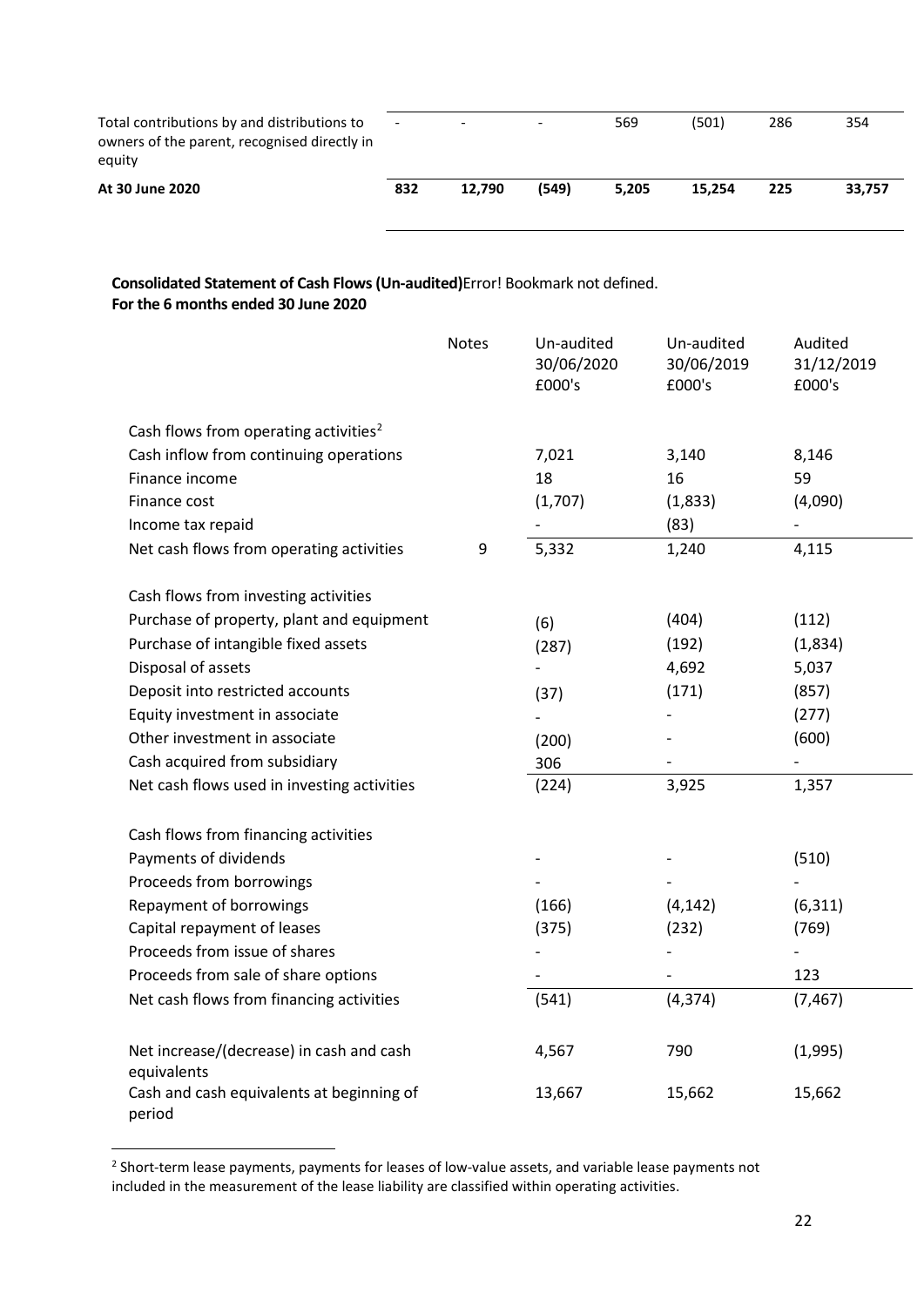Cash and cash equivalents at end of period 18,234 16,452 13,667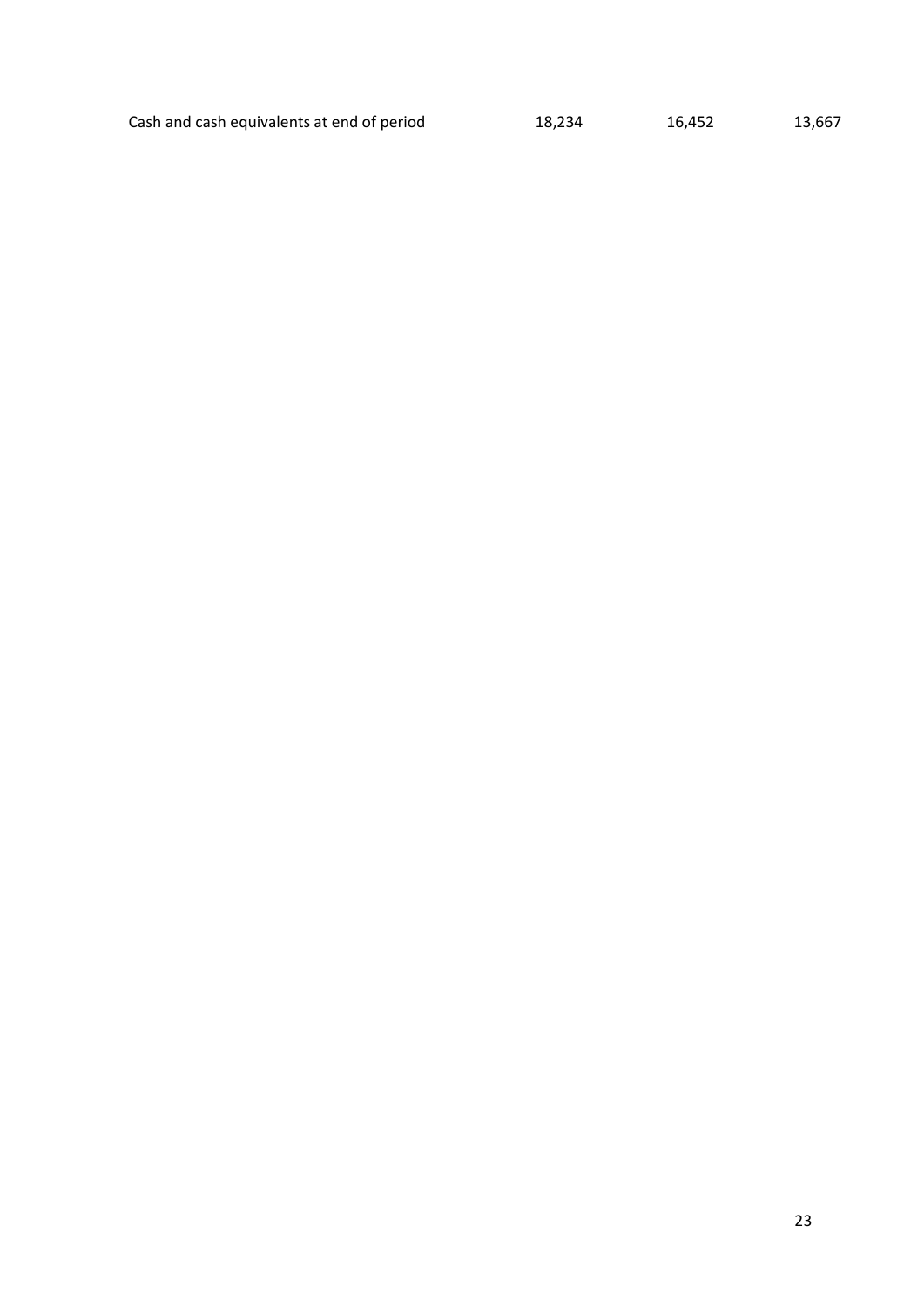#### **Notes to the Interim Accounts**

#### **For the 6 months ended 30 June 2020**

#### **1. General information and basis of preparation**

Good Energy Group PLC is an AIM listed company incorporated and domiciled in the United Kingdom under the Companies Act 2006. The Company's registered office and its principal place of business is Monkton Reach, Monkton Hill, Chippenham, Wiltshire, SN15 1EE.

The Interim Financial Statements were prepared by the Directors and approved for issue on 15<sup>th</sup> September 2020. These Interim Financial Statements do not comprise statutory accounts within the meaning of section 434 of the Companies Act 2006. Statutory accounts for the year ended 31 December 2019 were approved by the Board of Directors on 3 June 2020 and delivered to the Registrar of Companies. The report of the auditors on those accounts was unqualified and did not contain statements under 498 (2) or (3) of the Companies Act 2006 and did not contain any emphasis of matter.

As permitted these Interim Financial Statements have been prepared in accordance with UK AIM rules and the IAS 34, 'Interim financial reporting' as adopted by the European Union. They should be read in conjunction with the Annual Financial Statements for the year ended 31 December 2019 which have been prepared in accordance with IFRS as adopted by the European Union. The accounting policies applied are consistent with those of the Annual Financial Statements for the year ended 31 December 2019, as described in those Annual Financial Statements.

#### Changes in accounting policies:

During the year the Group have adopted the revaluation policy for the Generation assets under IAS 16. This policy has been applied prospectively from the asset revaluation date of 01 Jan 2020. The Group's policy is to revalue these assets at a minimum of every 5 years. These assets were previously held at cost less accumulated depreciation.

Certain statements within this report are forward looking. The expectations reflected in these statements are considered reasonable. However, no assurance can be given that they are correct. As these statements involve risks and uncertainties the actual results may differ materially from those expressed or implied by these statements.

The Interim Financial Statements have not been audited.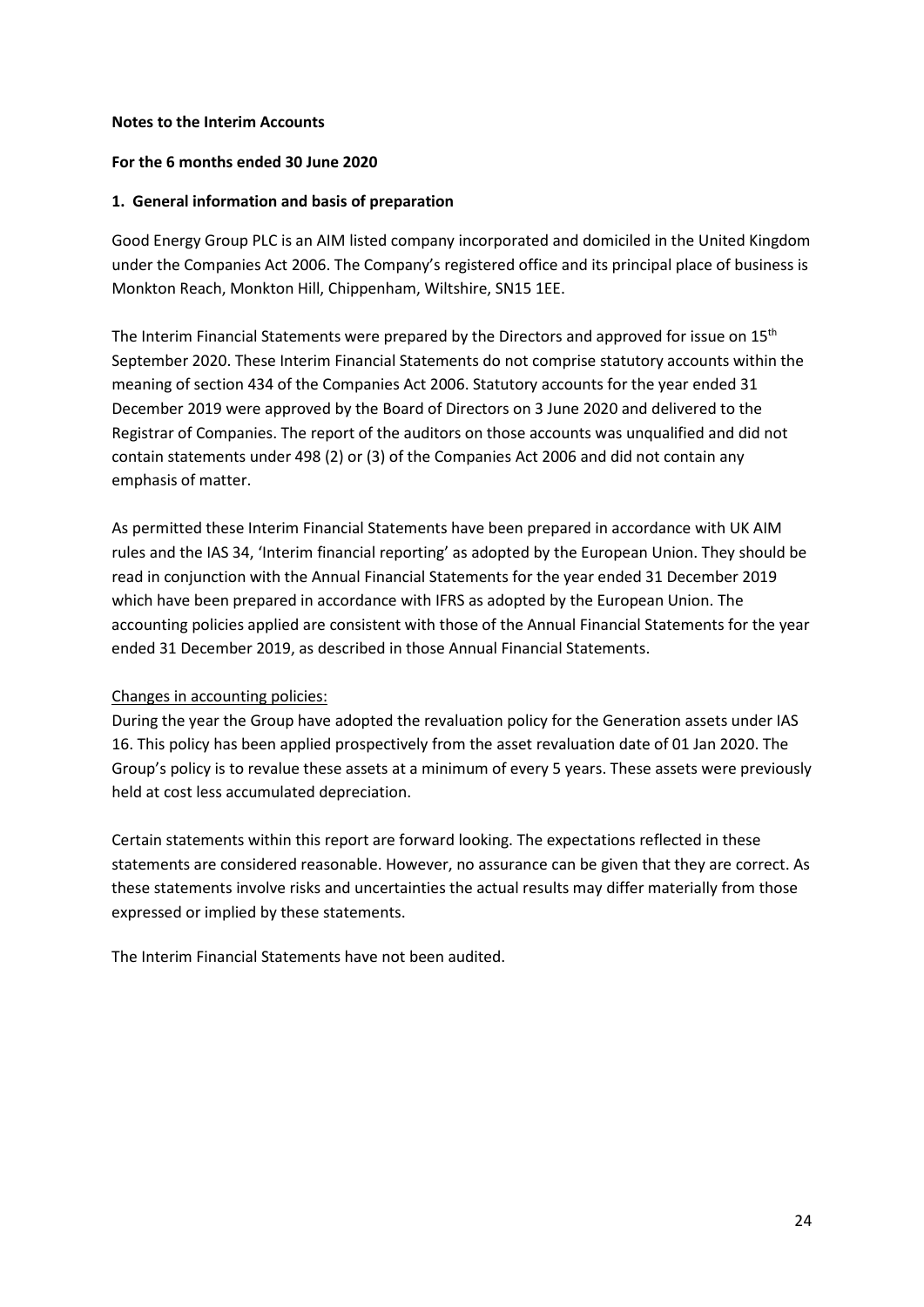## **2. Going concern basis**

With the ongoing outbreak of COVID-19 in the UK, and the economic downturn associated with it, there is uncertainty over future economic conditions which may decrease the ability of customers to pay debts as they fall due. Indicators to date show a similarity to management's base COVID impact scenario model, performed as part of the 2019 year-end financial results. However, management remain conscious of the potential volatility of future macroeconomic conditions. This uncertainty means the Group may be unable to fully repay its bondholders if 100% of this becomes due in June 2021 and may mean the Group breaches its counterparty covenants.

There are other financial mitigations available to management, but these are not yet in place and therefore are not able to be relied upon for reporting purposes as part of management's going concern assessment at this time. Therefore, management assess that, in line with the 2019 Annual Report, there is a material uncertainty over the going concern of the Group.

## **3. Estimates**

The preparation of Interim Financial Statements requires management to make judgements, estimates and assumptions that affect the application of accounting policies and the reported amounts of assets and liabilities, income and expense. Actual results may differ from these estimates.

In preparing this set of condensed Interim Financial Statements, the significant judgements made by management in applying the Group's accounting policies and the key sources of estimation uncertainty were the same as those that applied to the Annual Financial Statements for the year ended 31 December 2019. Additional judgements are due to the revaluation of generation assets under the revaluation policy of IAS 16, and have been described in note 1 above.

## **4. Financial risk factors**

The Group's activities expose it to a variety of financial risks: market risk, currency risk, credit risk and liquidity risk. The condensed Interim Financial Statements do not include all financial risk management information and disclosures required in the Annual Financial Statements. They should be read in conjunction with the Annual Financial Statements as at 31 December 2019.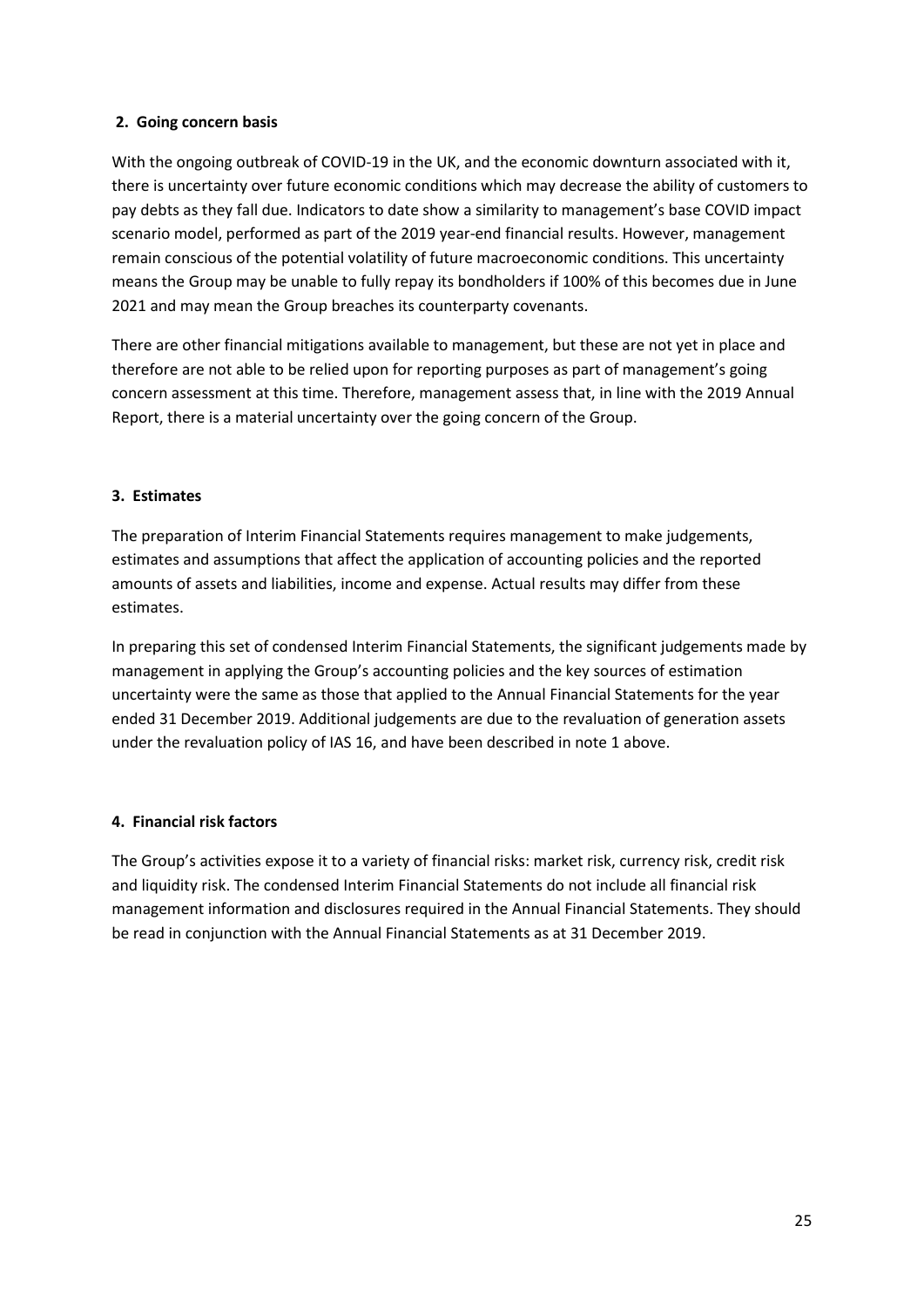## **5. Equity investment**

On 29th March 2020 Good Energy gained effective control of Next Green Cars Ltd, owner of the Zap-Map brand with the drawdown of the final tranche of convertible loan notes. Good Energy subsequently on the 25 June converted the loan notes into 50.1% Equity to solidify the control of the company.

The estimated net assets at the date of acquisition are stated at their provisional fair value as set out below.

|                                        | NBV at     | Fair value | Acquisition   |
|----------------------------------------|------------|------------|---------------|
|                                        | 31/03/2020 | adjustment | balance sheet |
| Property, plant and equipment          | 9          |            | 9             |
| Intangible assets                      | 80         | 238        | 318           |
| Trade and other receivables            | 124        |            | 124           |
| Cash and cash equivalents              | 306        |            | 306           |
| Deferred taxation - NC                 |            | (45)       | (45)          |
| <b>ST Borrowings</b>                   | (46)       |            | (46)          |
| Trade and other payables               | (86)       |            | (86)          |
| Current Tax payable                    | 3          |            | 3             |
| Net assets acquired                    | 390        | 193        | 583           |
| <b>NCI</b>                             | (190)      | (96)       | (286)         |
| Net assets attributable to Group       |            |            | 297           |
| Goodwill                               |            |            | 959           |
| <b>Total Consideration transferred</b> |            |            | 1256          |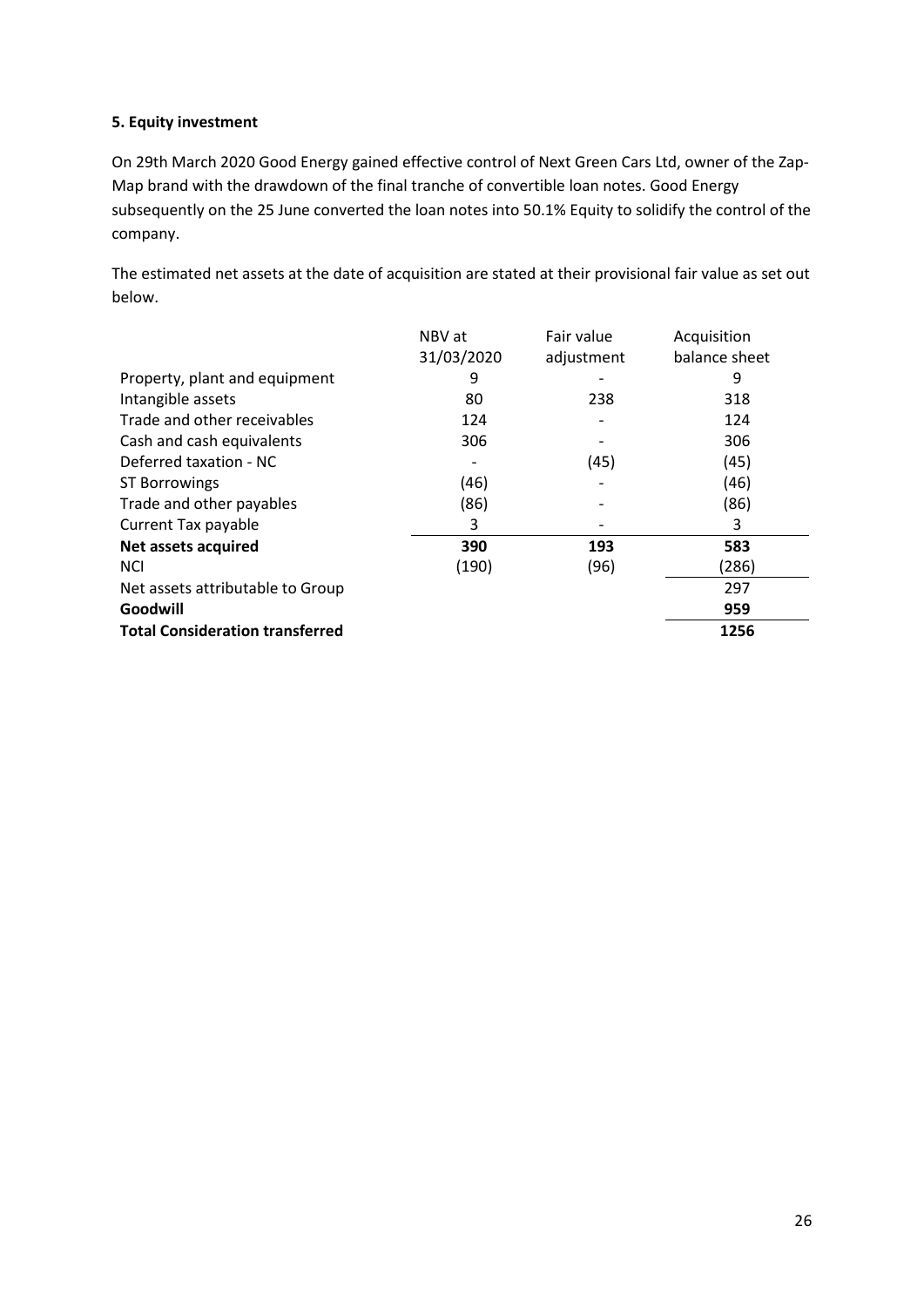## **6. Trade Receivables**

|                                                               | <b>Unaudited</b><br>As at 30/06/2020<br>£000s | <b>Audited</b><br>As at 31/12/2019<br>£000s |
|---------------------------------------------------------------|-----------------------------------------------|---------------------------------------------|
| Gross trade receivables                                       | 34,046                                        | 33,724                                      |
| Provision for impairment/non-<br>payment of trade receivables | (9,259)                                       | (7, 345)                                    |
| Net trade receivables                                         | 24,787                                        | 26,379                                      |
| Prepayments and other debtors                                 | 5,350                                         | 2,951                                       |
| Other taxation                                                | 342                                           | 100                                         |
| Total                                                         | 30,482                                        | 29,430                                      |

The movements on the provision for impairment and non-payment of trade receivables is shown below:

| Movement on the provision for impairment and<br>non-payment of trade receivables | <b>Unaudited</b><br>As at 30/06/2020 | <b>Audited</b><br>As at 31/12/2019 |  |  |
|----------------------------------------------------------------------------------|--------------------------------------|------------------------------------|--|--|
| Balance at 1 January                                                             | £000's<br>7,345                      | £000's<br>5,922                    |  |  |
| Increase in allowance for impairment/non-payment                                 | 3.512                                | 3,674                              |  |  |
| Impairment/non-payment losses recognised                                         | (1,598)                              | (2,251)                            |  |  |
| Balance at 31 December                                                           | 9,259                                | 7,345                              |  |  |

|                                                                                  |                              |                   | Days past due         |                         |                         |                       |                 |  |
|----------------------------------------------------------------------------------|------------------------------|-------------------|-----------------------|-------------------------|-------------------------|-----------------------|-----------------|--|
| <b>Unaudited</b><br>As at 30/06/2020                                             | Contract<br>assets<br>£000's | Current<br>£000's | <30<br>days<br>£000's | 30-60<br>days<br>£000's | 61-90<br>davs<br>£000's | >91<br>days<br>£000's | Total<br>£000's |  |
| Expected credit loss rate<br>Estimated total gross carrying<br>amount at default | -<br>$\blacksquare$          | 8.6%<br>15.108    | 14.9%<br>5.177        | 23.8%<br>3,716          | 31.9%<br>2,629          | 73.8%<br>7.416        | 34.046          |  |
| <b>Expected credit loss</b>                                                      |                              | 1.292             | 771                   | 883                     | 839                     | 5.474                 | 9.259           |  |

|                                                             | Days past due            |         |        |        |        |        |        |
|-------------------------------------------------------------|--------------------------|---------|--------|--------|--------|--------|--------|
| <b>Audited</b>                                              | Contract                 | Current | $30$   | 30-60  | 61-90  | >91    | Total  |
| As at 31/12/2019                                            | assets                   |         | days   | davs   | davs   | days   |        |
|                                                             | £000's                   | £000's  | £000's | £000's | £000's | £000's | £000's |
| Expected credit loss rate<br>Estimated total gross carrying | $\overline{\phantom{a}}$ | 5.5%    | 5.5%   | 12.4%  | 19.9%  | 70.9%  |        |
| amount at default                                           |                          | 15.703  | 6.230  | 2.518  | 1.475  | 7.800  | 33.724 |
| <b>Expected credit loss</b>                                 |                          | 864     | 343    | 313    | 294    | 5.531  | 7.345  |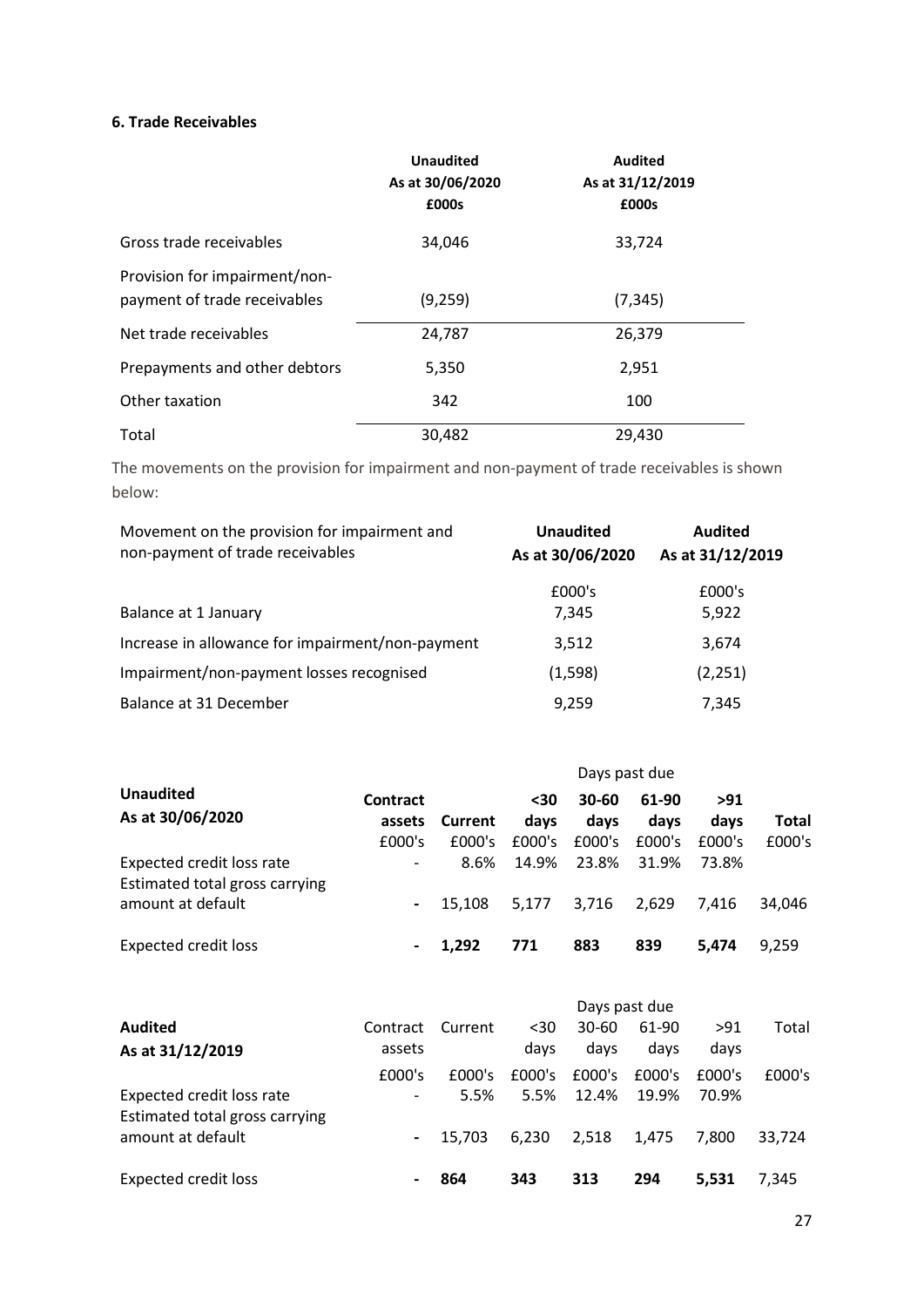# **7.Segmental analysis**

| H1 2020                       | Electricity<br>Supply | FIT<br>Administra<br>tion | Gas Supply | <b>Total Supply</b><br>Companies | Electricity<br>Generation | Energy as a<br>service | Holding<br>Company/<br>Consolidated<br>Adjustments | Total     |
|-------------------------------|-----------------------|---------------------------|------------|----------------------------------|---------------------------|------------------------|----------------------------------------------------|-----------|
|                               | £000s                 | £000s                     | £000s      | £000s                            | £000s                     | £000s                  | £000s                                              | £000s     |
| Revenue                       | 49,058                | 2,652                     | 14,108     | 65,818                           | 4,704                     | 71                     | (3, 132)                                           | 67,461    |
| Cost of sales                 | (42, 800)             | (321)                     | (9,619)    | (52, 740)                        | (2,992)                   | (15)                   | 3,132                                              | (52, 615) |
| Gross<br>profit/(loss)        | 6,258                 | 2,331                     | 4,489      | 13,078                           | 1,712                     | 56                     |                                                    | 14,846    |
| Gross margin                  | 13%                   | 88%                       | 32%        | 20%                              | 36%                       | 79%                    | 0%                                                 | 22%       |
| Admin costs                   |                       |                           |            | (11,991)                         | (661)                     | (178)                  | (1, 110)                                           | (13, 940) |
| Operating<br>profit/(loss)    |                       |                           |            | 1,087                            | 1,051                     | (122)                  | (1, 110)                                           | 906       |
| Net finance<br>costs          |                       |                           |            | $\overline{\phantom{a}}$         | (1,644)                   |                        | (393)                                              | (2,037)   |
| Share of loss of<br>associate |                       |                           |            |                                  |                           |                        | (12)                                               | (12)      |
| Profit/(loss)<br>before tax   |                       |                           |            | 1,087                            | (593)                     | (122)                  | (1, 515)                                           | (1, 143)  |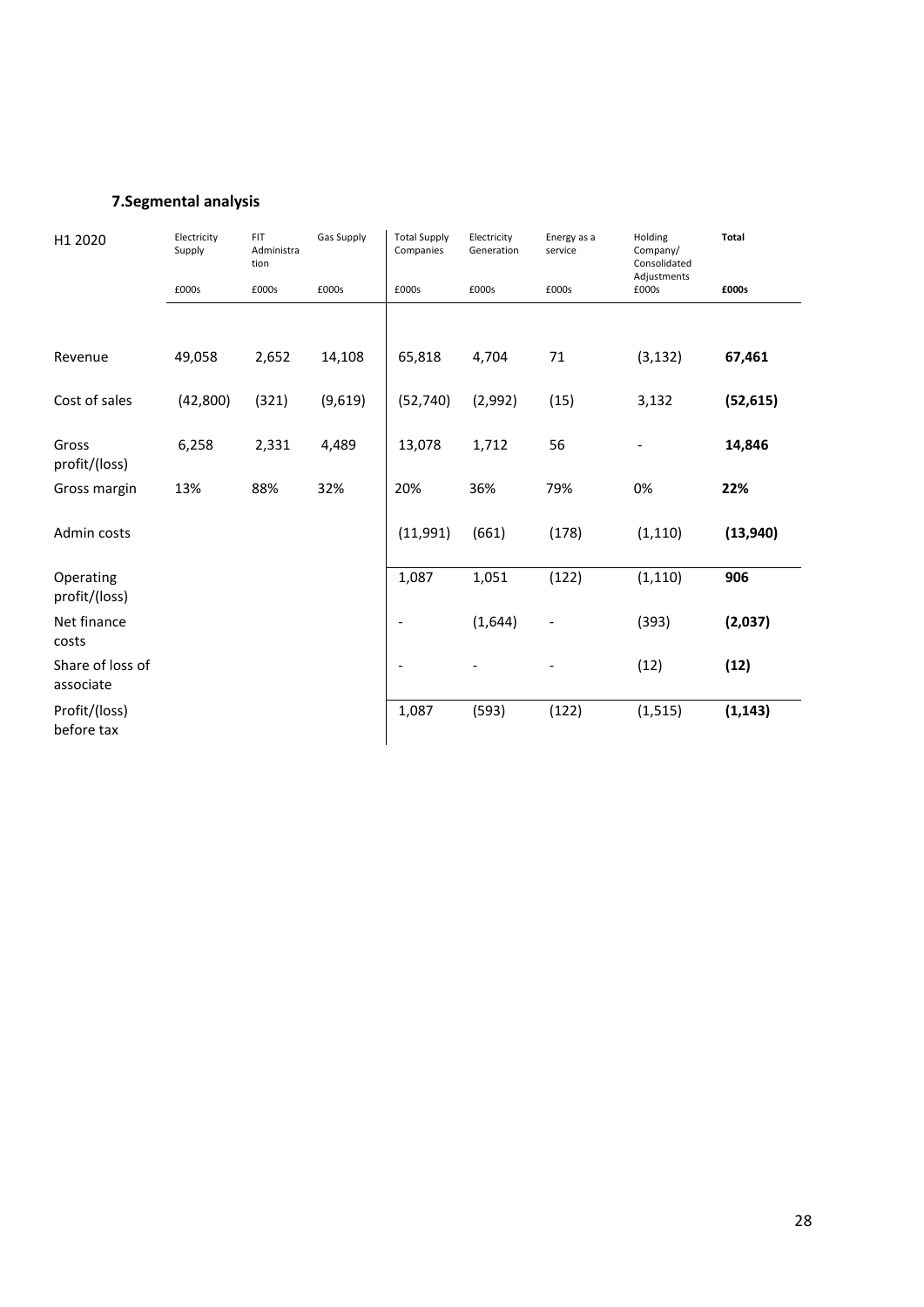| H1 2019                     | Electricity<br>Supply | <b>FIT</b><br>Administra<br>tion | Gas Supply | <b>Total Supply</b><br>Companies | Electricity<br>Generation | Holding<br>Company/<br>Consolidated<br>Adjustments | $Total -$<br>Continuing<br><b>Operations</b> | Generation<br>development<br>(discontinued) | Total     |
|-----------------------------|-----------------------|----------------------------------|------------|----------------------------------|---------------------------|----------------------------------------------------|----------------------------------------------|---------------------------------------------|-----------|
|                             | £000s                 | £000s                            | £000s      | £000s                            | £000s                     | £000s                                              | £000s                                        | £000s                                       | £000s     |
| Revenue                     | 43,993                | 2,641                            | 15,585     | 62,219                           | 4,399                     | (3,074)                                            | 63,544                                       |                                             | 63,544    |
| Cost of sales <sup>1</sup>  | (36,993)              | (295)                            | (10, 185)  | (47, 473)                        | (2,026)                   | 3,074                                              | (46, 425)                                    | (995)                                       | (47, 420) |
| Gross profit <sup>1</sup>   | 7,001                 | 2,346                            | 5,400      | 14,746                           | 2,373                     | $\overline{\phantom{a}}$                           | 17,119                                       | (995)                                       | 16,124    |
| Gross margin $1$            | 16%                   | 89%                              | 35%        | 24%                              | 54%                       |                                                    | 27%                                          | N/a                                         | 25%       |
| Admin costs                 |                       |                                  |            | (11,035)                         | (167)                     | (1,078)                                            | (12, 280)                                    | (38)                                        | (12, 318) |
| Operating<br>profit/(loss)  |                       |                                  |            | 3,711                            | 2,206                     | (1,078)                                            | 4,838                                        | (1,033)                                     | 3,806     |
| Net finance<br>costs        |                       |                                  |            | (129)                            | (1,509)                   | (652)                                              | (2, 290)                                     | $\overline{\phantom{a}}$                    | (2, 290)  |
| Profit/(loss)<br>before tax |                       |                                  |            | 3,582                            | 697                       | (1,730)                                            | 2,548                                        | (1,033)                                     | 1,516     |

<sup>1</sup> The comparative Cost of sales split between the Electricity Supply and FIT Administration segments have been corrected for a £1,189k cost that was mis-allocated to FIT Administration in the prior year interim accounts. This has been corrected above and allocated to the Electricity Supply segment in line with the 2019 annual report. The Gross Profit and Gross Margin for these two segments have also been updated accordingly. This correction has not changed the balances for the Total Supply Companies segment, nor the Total figures.

## **8. Earnings per share**

The calculation of basic earnings per share at 30 June 2020 was based on a weighted average number of ordinary shares outstanding for the six months to 30 June 2020 of 16,236,150 (for the six months to 30 June 2019: 16,128,305 and for the full year 2019: 16,293,887 after excluding the shares held by Clarke Willmott Trust Corporation Limited in trust for the Good Energy Group Employee Benefit Trust.

Diluted earnings per share is calculated by adjusting the weighted average number of ordinary shares to assume conversion of all potentially dilutive ordinary shares. Potentially dilutive ordinary shares arise from awards made under the Group's share-based incentive plans. When the vesting of these awards is contingent on satisfying a service or performance condition, the number of the potentially dilutive ordinary shares is calculated based on the status of the condition at the end of the period. Potentially dilutive ordinary shares are actually dilutive only when the Company's ordinary shares during the period exceeds their exercise price (options) or issue price (other awards). The greater any such excess, the greater the dilutive effect. The average market price of the Company's ordinary shares over the six month period to 30 June 2020 was 189p (for the six months to 30 June 2019: 118p and for the full year 2019: 138p). The dilutive effect of share-based incentives